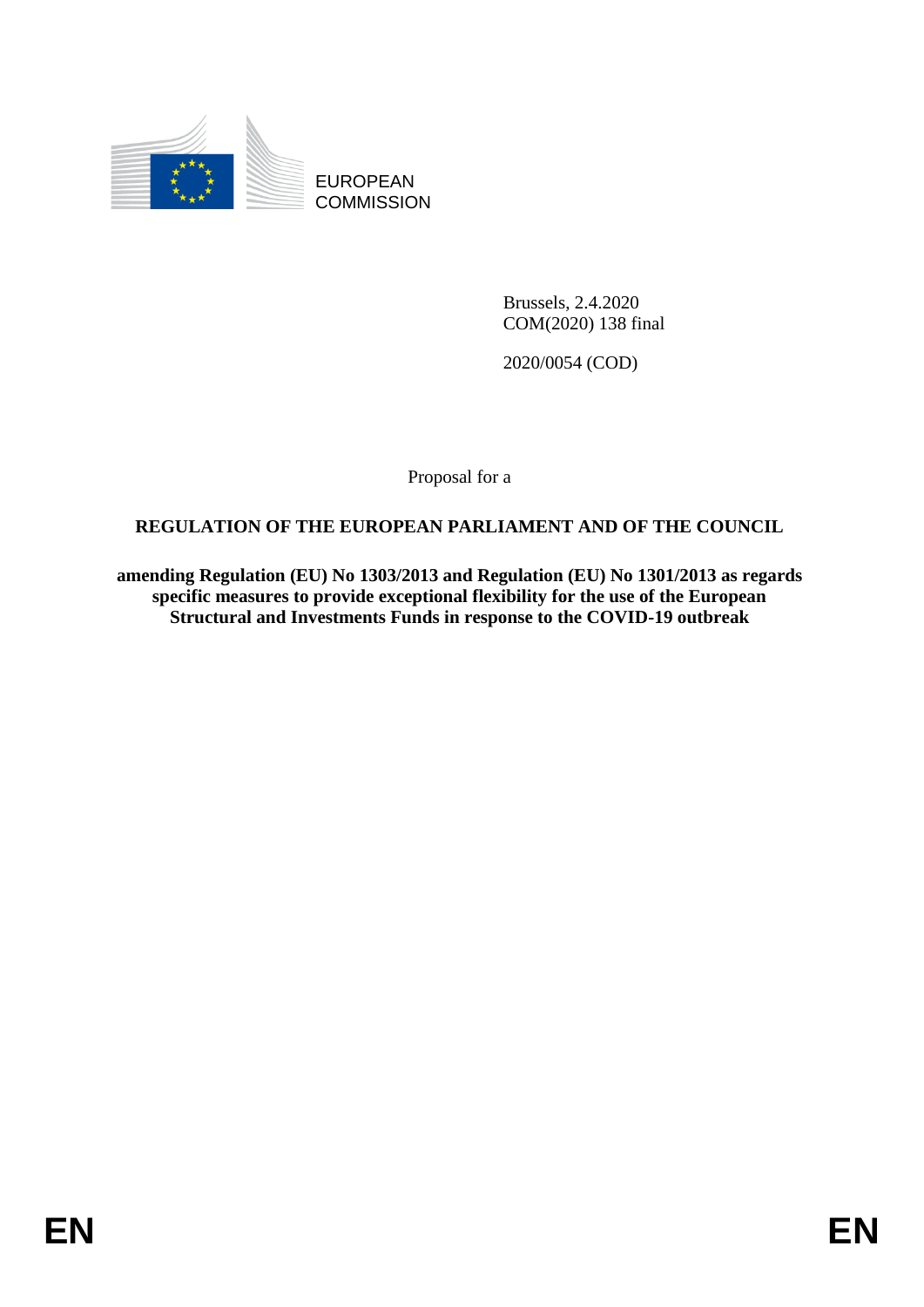## **EXPLANATORY MEMORANDUM**

## **1. CONTEXT OF THE PROPOSAL**

### **• Reasons for and objectives of the proposal**

The direct and indirect effects of the COVID-19 outbreak continue to increase in all Member States. The current situation is unprecedented and requires exceptional measures adapted to the situation to be applied in these circumstances.

The first package of measures proposed by the Commission on 13 March 2020 introduced a number of important changes that allow for a more effective response in the current situation. In the meantime, the effects on our economies and societies become ever more serious. It is therefore necessary – as part of the second set of measures – to go beyond what is already possible and provide exceptional additional flexibility to respond to the current unprecedented situation, which led to activating the general escape clause under the Stability and Growth Pact.

In order to ensure that all support from the Funds can be mobilised to address the effects of the the COVID-19 outbreak on our economies and societies, as a temporary and exceptional measure, without prejudice to the rules that should apply under regular circumstances, it is necessary to allow for the temporary possibility of 100% co-financing from the EU budget for the implementation of cohesion policy programmes, as well as additional transfer possibilities between the European Regional Development Fund (ERDF), the European Social Fund (ESF), and the Cohesion Fund, and between categories of regions. Additionally, it is proposed to exempt Member States from the need to comply with thematic concentration requirements, to enable a redirection of resources to the areas most impacted by the current crisis. This derogation will allow all available resources from the ERDF, the Cohesion Fund and the ESF to be mobilised to overcome the unprecedented challenges the Member States are facing because of the COVID-19 outbreak. Member States and regions will be able to mobilise more resources for scaling up and extending short-time work schemes, for support to SMEs working capital and for immediate expenditure in the healthcare sector.

Furthermore, in order to eliminate administrative burden, unnecessary under the present circumstances, on national and European public administrations stemming from the modification of programmes, it is also necessary to refrain from amending Partnership Agreements and to postpone the deadline for the submission of annual implementation reports in 2020 as well as the deadline for Commission reports based on those. Furthermore, certain procedural requirements linked to audits and financial instruments will be simplified. Given the current limitations to perform necessary audit work, in the case of ERDF, ESF, EMFF and the Cohesion Fund, the extension of the possibility to make use of a non-statistical sampling method should be explicitly provided for. In order to enable a quick readjustment of financial instruments to provide an effective response to the COVID-19 outbreak, the review and update of the ex-ante assessment and supporting documents demonstrating that support provided was used for its intended purpose should no longer be required. Also, the possibilities for the support for working capital through financial instruments should be extended to the EAFRD.

Finally, it is proposed to allow for ERDF support to be provided for undertakings in difficulties due to these specific circumstances, thus ensuring consistency with the approach taken under the Temporary Framework for State Aid Measures to support the economy in the current COVID-19 outbreak and with rules for the granting of de minimis aid.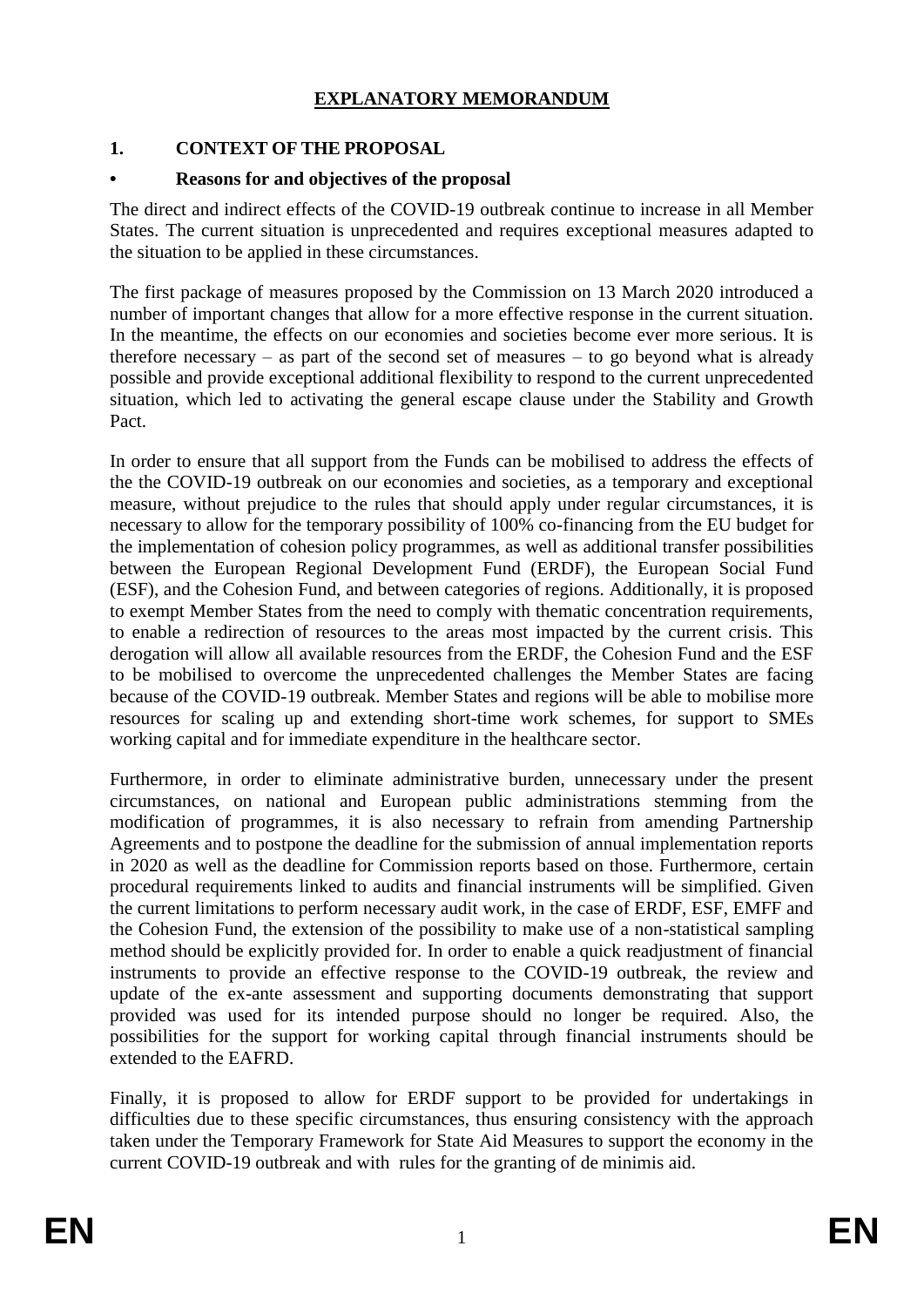The COVID-19 outbreak is also likely to have serious impacts on the implementation of ongoing operations. National authorities may thus consider adjusting operations (e.g. deliverables, time limit for execution, etc.) in accordance with their national rules where necessary and justified, in a way to minimise the impact of the COVID-19 outbreak on the programmes. National authorities could also consider the possibility to select new operations or to launch new or additional calls for proposals if necessary.

There may be instances in which circumstances resulting from the COVID-19 outbreak qualify as a *force majeure* event under national law and thus constitute a valid justification for the incapacity to comply with an obligation. The Commission considers that all necessary flexibility should be deployed in dealing with failure by beneficiaries to fulfil obligations in a timely manner for reasons related to the COVID-19 outbreak (for example, the unavailability of staff). Equally, the Commission will display the same flexibility in assessing the compliance of Member States with their obligations. To ensure that Member States and regions can make full use of the support from the Funds, limited adjustments of the maximum amount of contribution from the Funds for each priority and category of regions should be allowed when establishing the amount of the final balance to be paid to the operational programmes.

These measures are complementary and additional to the legislative modifications proposed on 13 March 2020. They result from the close cooperation with Member States through the Coronavirus Response Investment Initiative Task Force where over 200 questions have already been addressed.

## **• Consistency with existing policy provisions in the policy area**

The proposal is consistent with the overall legal framework established for the European Structural and Investment Funds (ESI) Funds and is limited to a targeted amendment of Regulation (EU) No 1303/2013 and of Regulation (EU) No 1301/2013. The proposal complements the Commission's proposal COM(2020) 113 of 13 March 2020 as regards specific measures to mobilise investments in the health care systems of the Member States and in other sectors of their economies in response to the COVID-19 outbreak (Coronavirus Response Investment Initiative) as well as all other measures aimed at addressing the current unprecedented situation.

## **• Consistency with other Union policies**

The proposal is limited to targeted amendments of Regulation (EU) No 1303/2013 and Regulation (EU) No 1301/2013 and maintains consistency with other Union policies.

# **2. LEGAL BASIS, SUBSIDIARITY AND PROPORTIONALITY**

## **• Legal basis**

The proposal is based on Articles 177, 178 and 322 of the Treaty on the Functioning of the European Union.

It provides for possibilities for a co-financing rate of 100% and financial flexibility under the Investment for Growth and Jobs goal between the ERDF, the ESF, and the Cohesion Fund, and between categories of regions. It provides clarity on the eligibility of expenditure affected by the measures put in place as a response to the public health crisis. It finally alleviates some requirements for Member States where these create administrative burdens that could delay implementation of measures to respond to the COVID-19 outbreak. These exceptional changes shall be without prejudice to the rules that should apply under regular circumstances.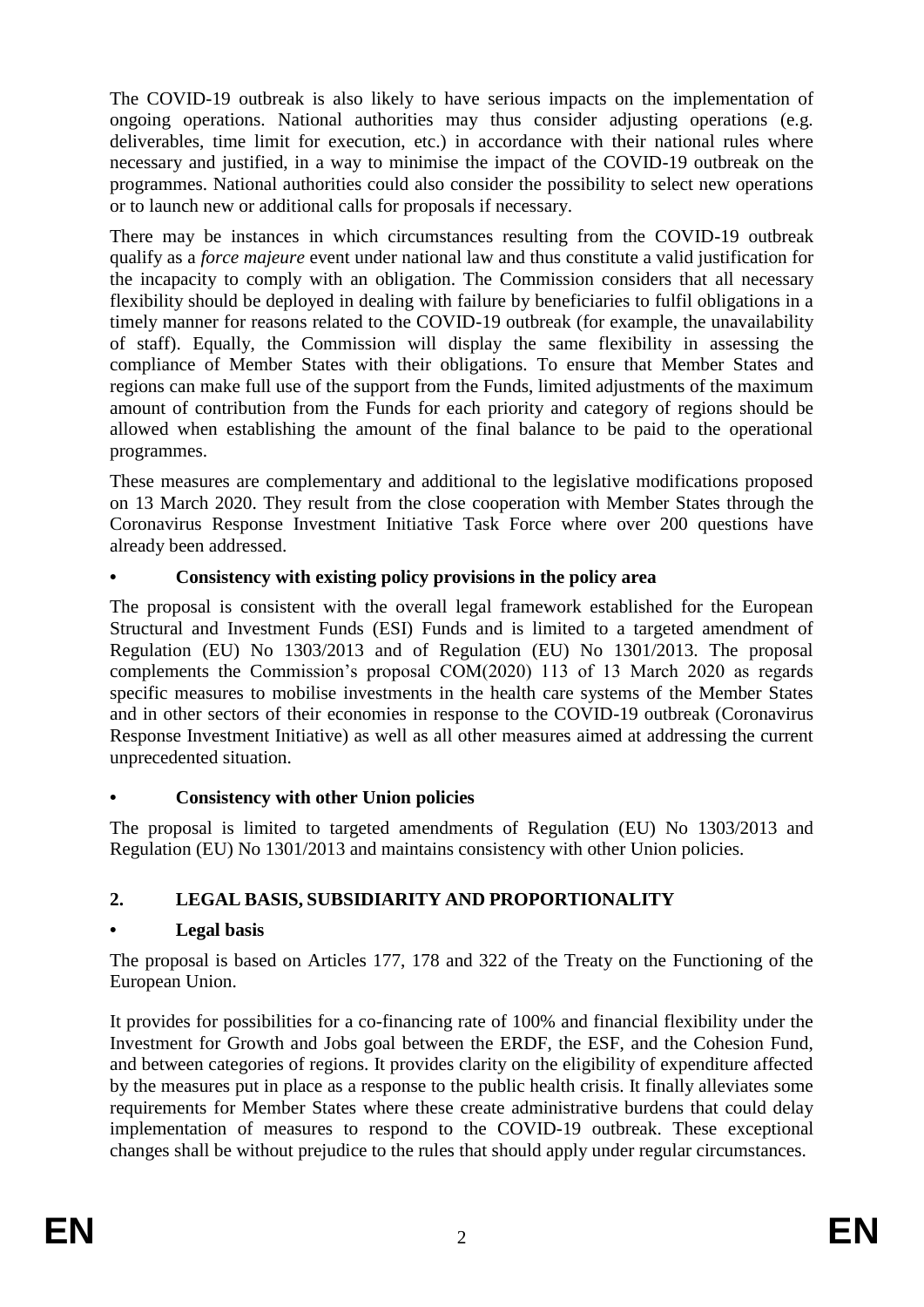## **• Subsidiarity (for non-exclusive competence)**

The proposal aims to allow for derogations from certain limitations pursuant to currently applicable Union provisions in order to allow for the widest possible flexibility to mobilise existing investment resources to address the direct and indirect effects stemming from the unprecedented public health crisis in the context of the COVID-19 outbreak.

## **• Proportionality**

The proposal is a limited and targeted change not going beyond what is necessary to achieve the objective of providing additional flexibility and legal certainty to mobilise investments in response to the widespread public health crises affecting the growth potential of regions and enterprises and the well-being of the general public.

## **• Choice of the instrument**

A Regulation is the appropriate instrument to introduce the additional flexibilities needed to address these unprecedented circumstances.

## **3. RESULTS OF EX-POST EVALUATIONS, STAKEHOLDER CONSULTATIONS AND IMPACT ASSESSMENTS**

## **• Ex-post evaluations/fitness checks of existing legislation**

N/A

## **• Stakeholder consultations**

There was no consultation of external stakeholders. However, the proposal follows extensive consultations with Member States and the European Parliament over recent weeks, and takes account of the more than 200 clarification and advice questions received from national authorities concerning their handling of crisis response measures through the Coronavirus Response Investment Initiative Task Force.

## **• Collection and use of expertise**

N/A

## **• Impact assessment**

An impact assessment has been carried out to prepare the proposals for Regulation (EU) No 1303/2013 and Regulation (EU) No 1301/2013. These current limited and targeted changes do not require a separate impact assessment.

## **• Regulatory fitness and simplification**

N/A

## **• Fundamental rights**

 $N/A$ 

## **4. BUDGETARY IMPLICATIONS**

The proposed modification does not imply any changes in the Multiannual Financial Framework annual ceilings for commitments and payments as per Annex I to Regulation (EU) No 1311/2013. The total annual breakdown of commitment appropriations under Regulation (EU) No 1303/2013 remains unchanged.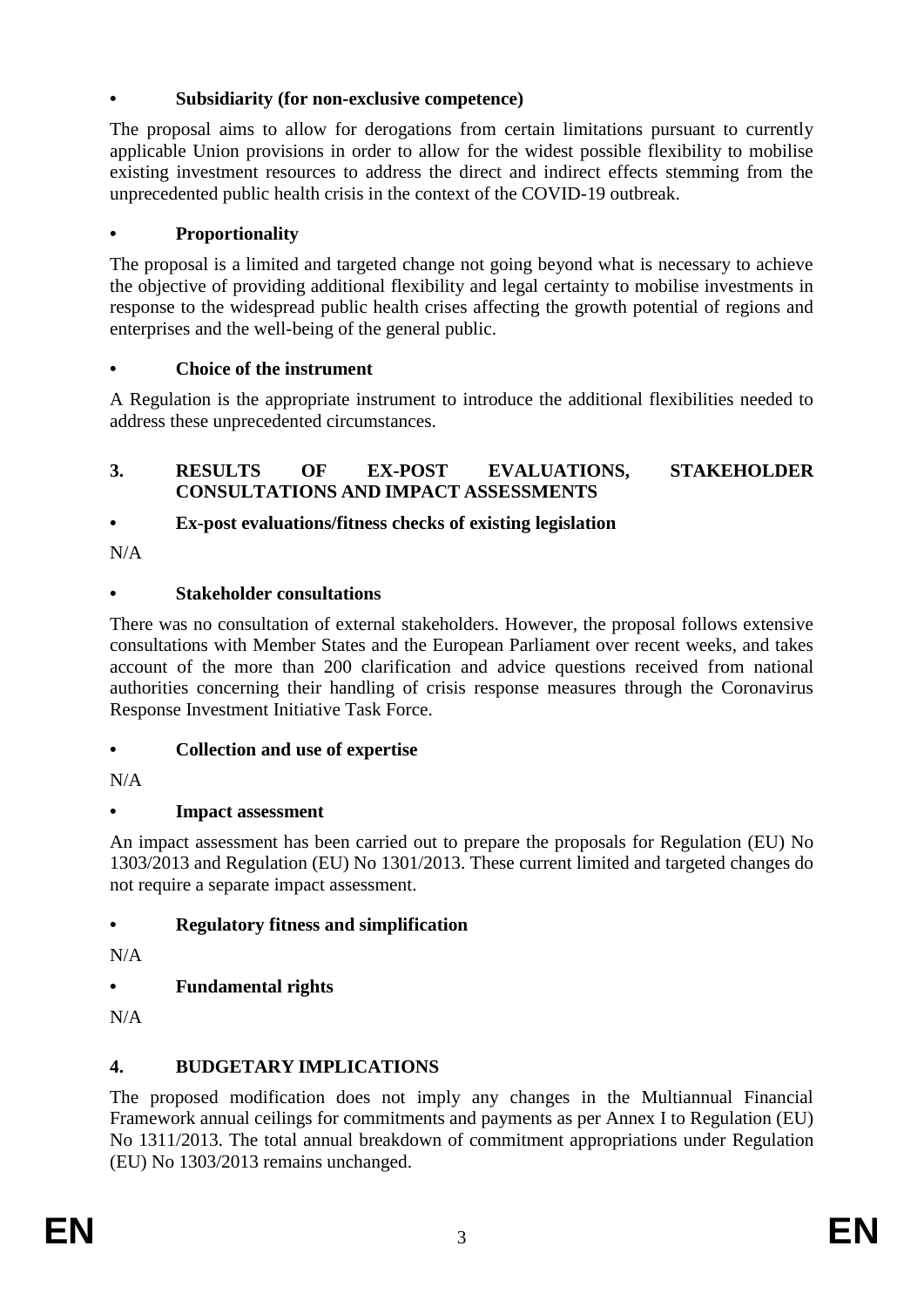The proposal will facilitate an acceleration of programme implementation and resulting in a frontloading of payment appropriations.

The Commission will carefully monitor the impact of the proposed modification on payment appropriations in 2020 taking into account both the implementation of the budget and revised Member States forecasts.

## **5. OTHER ELEMENTS**

## **• Implementation plans and monitoring, evaluation and reporting arrangements**

The implementation of the measures will be monitored and reported upon in the framework of the general reporting mechanisms established in Regulation (EU) No 1303/2013.

## **• Explanatory documents (for directives)**

N/A

## **• Detailed explanation of the specific provisions of the proposal**

It is proposed to amend Regulation (EU) No 1303/2013 (the Common Provisions Regulation) to ensure that Member States may request amendments to operational programmes to enable a 100% EU co-financing rate to apply to the relevant operational programme for the accounting year 2020-2021 (Article 25a(1)). The Commission will assess and may propose on that basis an extension of this measure.

In addition, it is important to ensure that, for amendments to operational programmes following the entry into force of this Regulation, the possibility to transfer allocations for the year 2020 between the ERDF and the ESF as well as the Cohesion Fund under the Investment for Growth and Jobs goal are allowed without limitations (Article 25a(2)). Resources under the European territorial cooperation goal, the additional allocations to outermost regions as well as support to the Youth Employment Initiative and the Fund for European Aid to the most Deprived should not be affected by such transfers.

To accommodate Member States' needs to tackle the current specific challenges, Member States should be able to request a transfer from their allocations for the year 2020 between categories of regions. In order to ensure continued focus on less developed regions, the Member States should first examine other possibilities for transferring funding before considering transfers from the budget for the less developed regions given the potential negative implications of such transfers for the essential investments in the region of origin or for the completion of operations selected prior to the request for transfer (Article 25a(3) and (4)). For amendments to operational programmes submitted after the entry into force of this Regulation, the thematic concentration requirements should not apply (Article 25a(5)).

In addition, in order to enable Member States to concentrate on the necessary responses to the COVID-19 outbreak and reduce administrative burdens, certain procedural requirements linked to programme implementation and audits should be simplified. In particular, Partnership Agreements should no longer be amended (Article 25a(6)), the deadline for the submission of the annual implementation report should be postponed (Article 25a(8)), and the extension of the possibility for the Funds and the EMFF to make use of a non-statistical sampling method should also be explicitly provided for (Article 25a(12)). In addition, specific modalities for invoking *force majeure* in the context of decommitment are provided for (Article 25a(8)).

Eligibility of expenditure is also exceptionally allowed for completed or fully implemented operations fostering crisis response capacity in the context of the COVID-19 outbreak (Article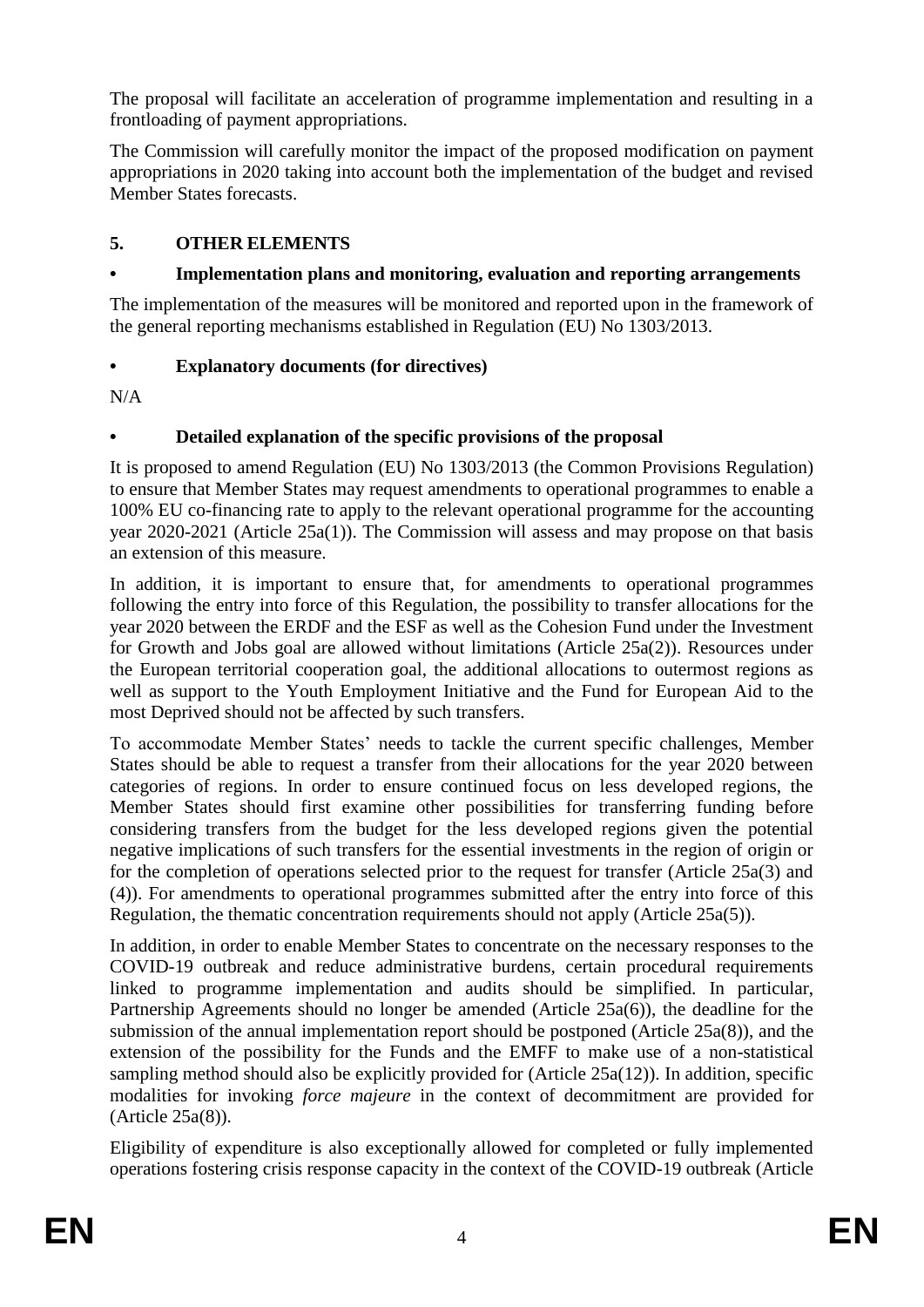$25a(7)$ ). Such operations may be selected even before the necessary programme amendment is approved by the Commission.

In addition, where adjustments are necessary with regards to financial instruments in order to provide an effective response to a public health crisis, the review and update of the ex-ante assessment and supporting documents demonstrating that support provided was used for its intended purpose should not be required. Furthermore, the possibilities for the support for working capital under the EAFRD should be extended (Article 25a(10) and (11)).

Furthermore, it is also proposed to allow for additional flexibility at the closure of programmes to ensure that available resources are used to the largest extent (Article 1(3)).

Finally, it is proposed to amend Regulation (EU) No 1301/2013 to allow for ERDF support to be provided for undertakings in difficulties in these specific circumstances, thus ensuring consistency with the approach taken under the Temporary Framework for State Aid Measures to support the economy in the current COVID-19 outbreak and with rules for the granting of de minimis aid (Article 2).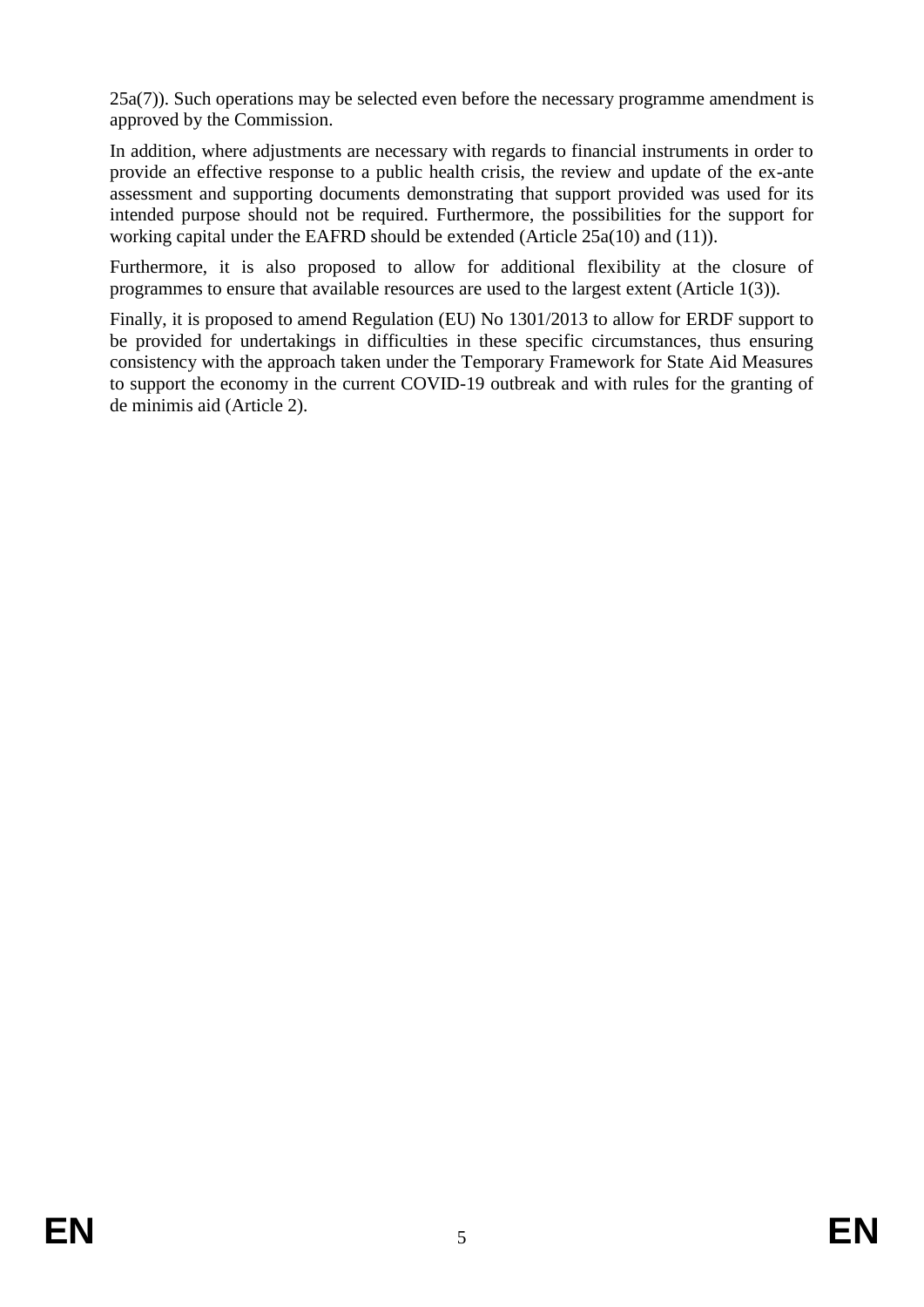2020/0054 (COD)

## Proposal for a

## **REGULATION OF THE EUROPEAN PARLIAMENT AND OF THE COUNCIL**

#### **amending Regulation (EU) No 1303/2013 and Regulation (EU) No 1301/2013 as regards specific measures to provide exceptional flexibility for the use of the European Structural and Investments Funds in response to the COVID-19 outbreak**

## THE EUROPEAN PARLIAMENT AND THE COUNCIL OF THE EUROPEAN UNION,

Having regard to the Treaty on the Functioning of the European Union, and in particular Articles 177, 178 and 322(1)(a) thereof,

Having regard to the proposal from the European Commission,

After transmission of the draft legislative act to the national parliaments,

Having regard to the opinion of the European Economic and Social Committee<sup>1</sup>,

Having regard to the opinion of the Committee of the Regions<sup>2</sup>

Having regard to the opinion of the European Court of Auditors,

Acting in accordance with the ordinary legislative procedure,

Whereas:

- (1) Member States have been affected by the consequences of the COVID-19 outbreak crisis in an unprecedented manner. The crisis hampers growth in Member States, which in turn aggravates the serious liquidity shortages due to the sudden and important increase in public investments needed in their health care systems and other sectors of their economies. This has created an exceptional situation which needs to be addressed with specific measures.
- (2) In order to respond to the impact of the crisis, Regulations (EU) No 1303/2013 and (EU) No 1301/2013 have already been amended to allow more flexibility in the implementation of the programmes supported by the European Regional Development Fund ('ERDF'), the European Social Fund ('ESF') and the Cohesion Fund (the 'Funds') and by the European Maritime and Fisheries Fund ('EMFF'). In order to contribute to an effective response to the current crisis, the scope of support from the ERDF was considerably expanded.
- (3) However, the serious negative effects on EU economies and societies are becoming worse. It is necessary therefore to provide exceptional additional flexibility to Member States to enable them to respond to this unprecedented crisis by enhancing the possibility to mobilise all non-utilised support from the Funds.
- (4) With a view to alleviating the burden on public budgets responding to the crisis situation, Member States should be given the exceptional possibility to request for cohesion policy programmes a co-financing rate of 100% to be applied for the

 $\mathbf{1}$  $\frac{1}{2}$  OJ C, , p. .

 $OJ C$ , , p. .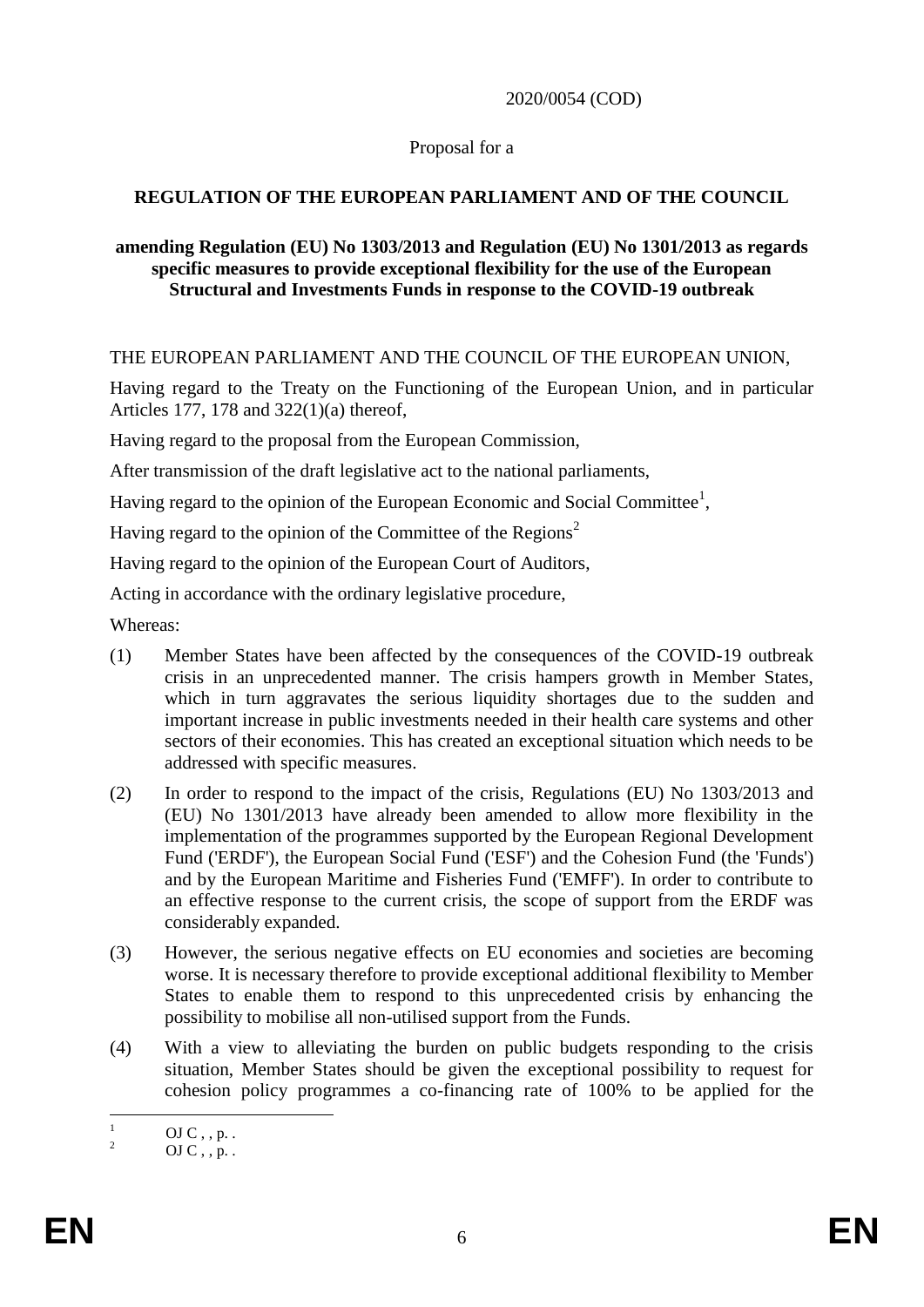accounting year 2020-2021, in accordance with budget appropriations and subject to available funding. Based on an assessment of the application of this exceptional cofinancing rate, the Commission may propose an extension of this measure.

- (5) In order to provide enhanced flexibility to Member States for the reallocation of resources with a view to provide tailor-made responses to the public health crisis, possibilities for financial transfers under the Investment for Growth and Jobs goal between the ERDF, the ESF and the Cohesion Fund should be introduced or enhanced. Furthermore, transfer possibilities between categories of regions should also be exceptionally increased for Member States given the widespread impact of the public health crisis, while respecting Treaty objectives for cohesion policy. Resources under the European territorial cooperation goal, the additional allocations to outermost regions as well as support to the Youth Employment Initiative and the Fund for European Aid to the most Deprived should not be affected by such transfers.
- (6) In order to enable Member States to quickly deploy available resources to respond to the COVID-19 outbreak and taking into account that, given the advanced stage of implementation of the 2014-2020 programming period, reallocation of resources may only concern resources available for programming for the year 2020, it is justified to exceptionally exempt Member States from the need to comply with thematic concentration requirements until the end of the programming period.
- (7) In order to enable Member States to concentrate on the necessary response to the COVID-19 outbreak and to reduce administrative burdens, certain procedural requirements linked to programme implementation and audits should be simplified. In particular, Partnership Agreements should no longer be amended until the end of the programming period neither to reflect prior changes in operational programmes nor to introduce any other changes*.* The deadline for the submission of the annual implementation reports for the year 2019 should be postponed, as should be the transmission of the Commission's summary report based on those annual implementation reports. As regards the Funds and the EMFF, an extended possibility for audit authorities to make use of a non-statistical sampling method should also be explicitly provided for in respect of the accounting year 2019-2020.
- (8) It is also appropriate to specify that eligibility of expenditure is exceptionally allowed for completed or fully implemented operations fostering crisis response capacity in the context of the COVID-19 outbreak. Such operations may be selected even before the necessary programme amendment is approved by the Commission. In addition, specific modalities for invoking *force majeure* in the context of decommitment should be provided for.
- (9) In addition, in order to reduce administrative burdens and delays in implementation where changes in financial instruments are necessary to provide an effective response to a public health crisis, the review and update of the ex-ante assessment and updated business plans or equivalent documents as part of the supporting documents demonstrating that support provided was used for its intended purpose should no longer be required until the end of the programming period. In addition, the possibilities for the support for working capital through financial instruments under the EAFRD should be extended.
- (10) In order to ensure that Member States can make full use of support from the Funds or the EMFF, additional flexibility should be provided for the calculation of the payment of the final balance at the end of the programming period.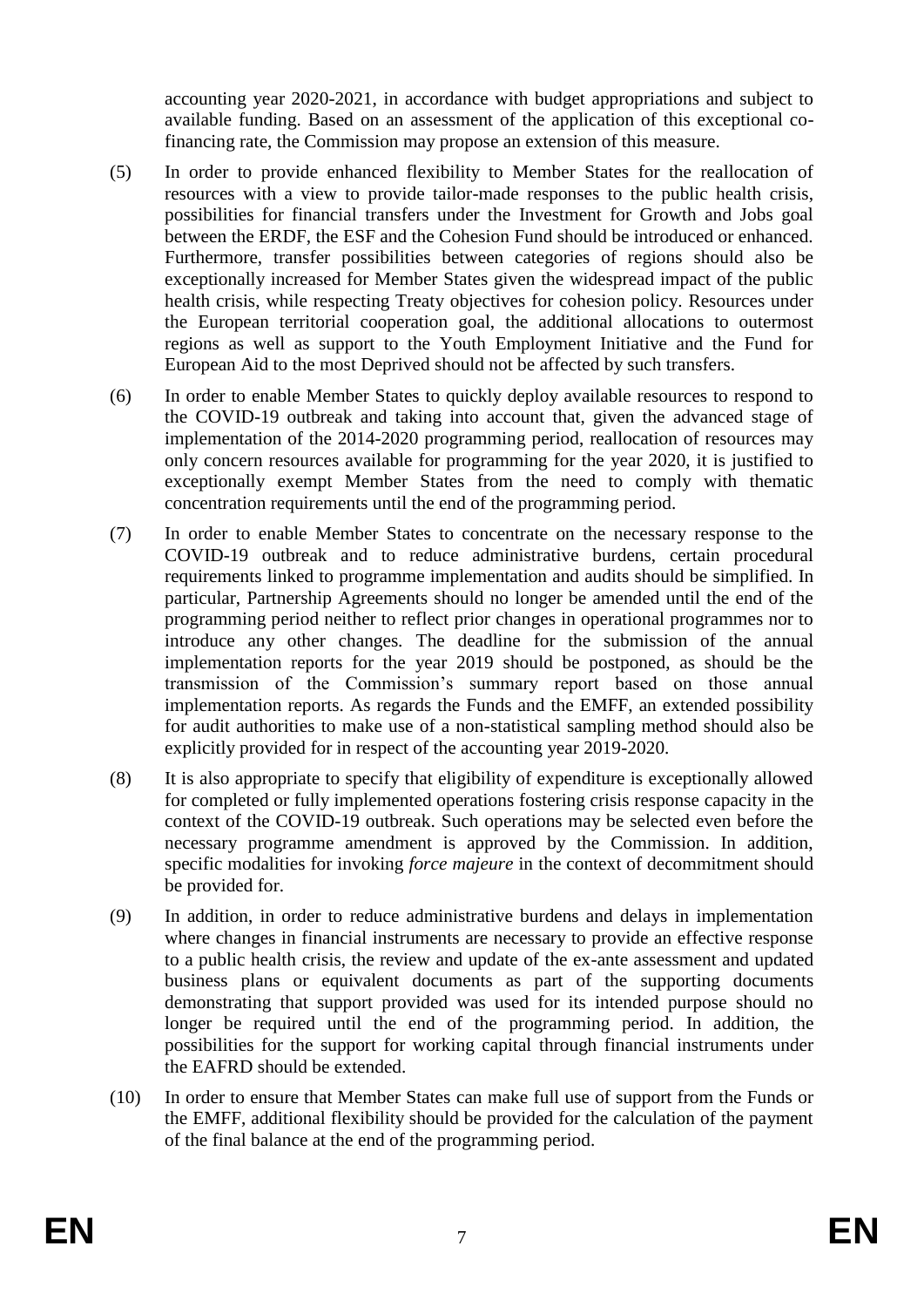- (11) In order to facilitate the transfers authorised under this Regulation, the condition laid down in Article 30(1)(f) of the Financial Regulation regarding use of appropriations for the same objective should not apply in respect of transfers proposed under this Regulation.
- (12) In order to ensure consistency between the approach taken under the Temporary Framework for State Aid Measures to support the economy in the current COVID-19 outbreak and de minimis aid on the one hand and conditions for providing support to undertakings in difficulty under the ERDF on the other, Regulation (EU) No 1301/2013 should be amended to allow for the granting of support to such undertakings in these specific circumstances.
- (13) Since the objectives of this Regulation, namely to respond to the impact of the public health crisis by introducing flexibility measures in the field of providing support from the ESI Funds, cannot be sufficiently achieved by the Member States alone and can therefore, by reason of the scale and effects of the proposed action, be better achieved at Union level, the Union may adopt measures, in accordance with the principle of subsidiarity as set out in Article 5 of the Treaty on European Union. In accordance with the principle of proportionality, as set out in that Article, this Regulation does not go beyond what is necessary to achieve those objectives.
- (14) Regulation (EU) No 1303/2013 and Regulation (EU) No 1301/2013 should therefore be amended accordingly.
- (15) Given the urgency of the situation related to the COVID-19 outbreak, it is appropriate that this Regulation enters into force on the date of its publication in the *Official Journal of the European Union*.
- (16) In view of the COVID-19 outbreak and the urgency to address the associated public health crisis, it is considered necessary to use the exception to the eight-week period referred to in Article 4 of Protocol No 1 on the role of national Parliaments in the European Union, annexed to the Treaty on European Union, to the Treaty on the Functioning of the European Union and to the Treaty establishing the European Atomic Energy Community,

HAVE ADOPTED THIS REGULATION:

### *Article 1* **Amendments to Regulation (EU) No 1303/2013**

Regulation (EU) No 1303/2013 is amended as follows:

(1) the following new Chapter is added in Title II of Part Two:

#### "CHAPTER V

#### **Exceptional measures for the use of the ESI Funds in response to the COVID-19 outbreak**";

## *"Article [25a]*

## *Exceptional measures for the use of the ESI Funds in response to the COVID-19 outbreak*

1. By way of derogation from Article 60(1) and the first and fourth subparagraph of Article 120(3), at the request of the Member State, a co-financing rate of 100% may be applied to expenditure declared in payment applications during the accounting year starting on 1 July 2020 and ending on 30 June 2021 for one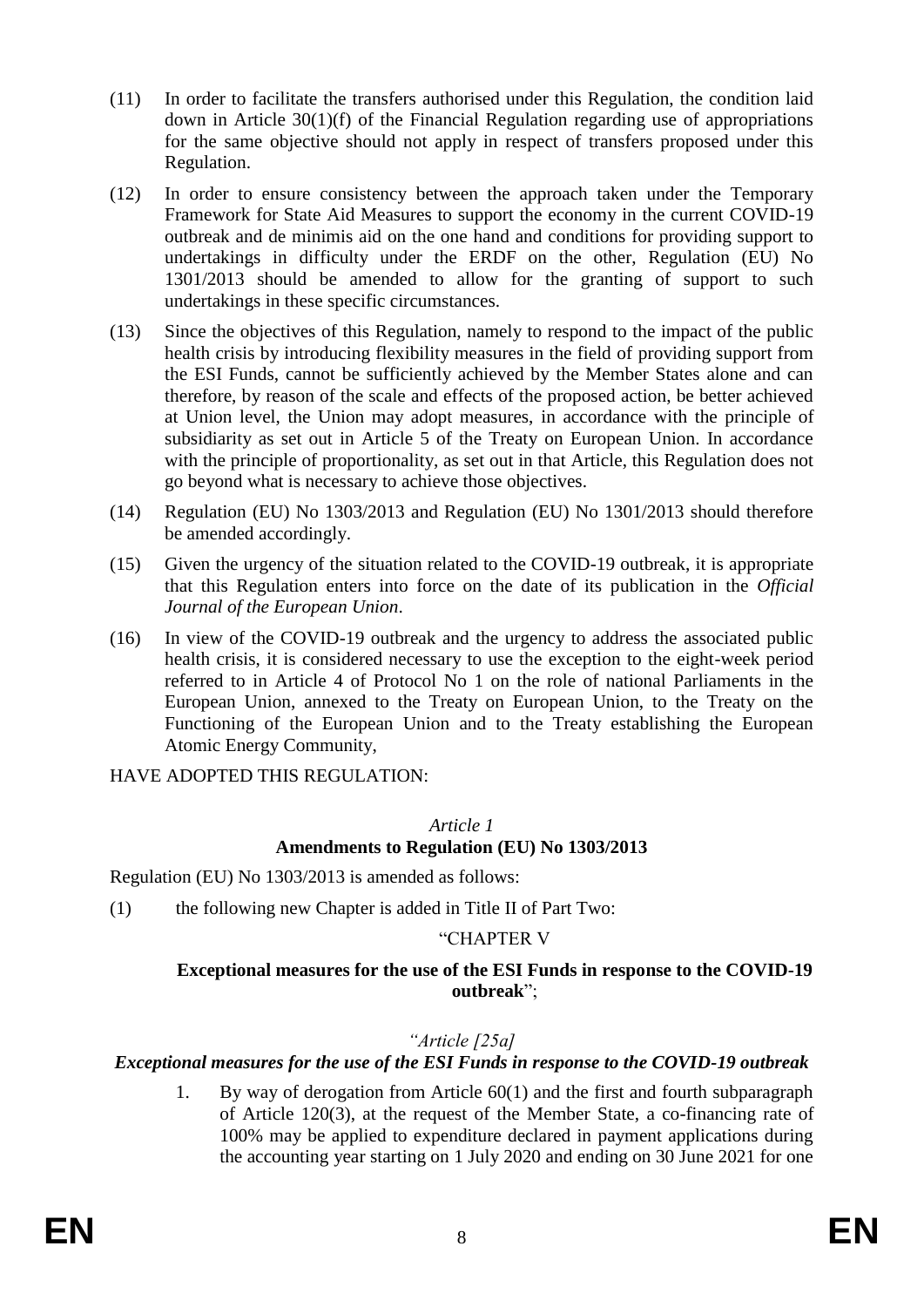or more priority axes in a programme supported by the ERDF, the ESF or the Cohesion Fund.

Requests for modification of the co-financing rate shall be made through the procedure for amendment of programmes set out in Article 30 and shall be accompanied by the revised programme or programmes. The 100% cofinancing rate shall only apply if the corresponding programme amendment is approved by the Commission at the latest before the submission of the final application for an interim payment in accordance with Article 135(2) CPR.

Before submitting the first payment application for the accounting year starting on 1 July 2021, Member States shall notify the table referred to in Article  $96(2)(d)(ii)$ , confirming the co-financing rate which was applicable during the accounting year ending on 30 June 2020 for the priorities concerned by the temporary increase to 100%.

2. In response to the COVID-19 outbreak, the resources available for programming for the year 2020 for the Investment for Growth and Jobs goal may, at the request of the Member States, be transferred between the ERDF, the ESF and the Cohesion Fund, irrespective of the percentages referred to in points (a) to (d) of Article 92(1).

For the purpose of these transfers, the requirements laid down in Article 92(4) shall not apply.

Transfers shall not affect resources allocated to the YEI in accordance with Article 92(5) and to the aid for the most deprived under the Investment for Growth and Jobs goal in accordance with Article 92(7).

Resources transferred between the ERDF, the ESF and the Cohesion Fund under this paragraph shall be implemented in accordance with the rules of the Fund to which the resources are transferred.

- 3. By way of derogation from Article 93(1) and in addition to the possibility provided for in Article 93(2), resources available for programming for the year 2020 may, at the request of the Member States, be transferred between categories of regions in response to the COVID-19 outbreak.
- 4. Requests for transfers under paragraphs 2 and 3 shall be made through the procedure for amendment of programmes set out in Article 30, shall be duly justified and shall be accompanied by the revised programme or programmes identifying the amounts transferred by Fund and by category of region, where relevant.
- 5. By way of derogation from Article 18 and Fund-specific Regulations, financial allocations set out in requests for programme amendments submitted or transfers notified pursuant to Article 30(5), on or after [*the date of the entry into force of this Regulation*], shall not be subject to requirements on thematic concentration as set out in this Regulation or the Fund-specific Regulations.
- 6. By way of derogation from Article 16, as from [*date of entry into force of this Regulation*], Partnership Agreements shall not be amended and programme amendments shall not entail the amendment of Partnership Agreements.

By way of derogation from Articles  $26(1)$ ,  $27(1)$ ,  $30(1)$  and  $30(2)$ , as from [*date of entry into force of this Regulation*] the consistency of programmes and of their implementation with the Partnership Agreement shall not be verified.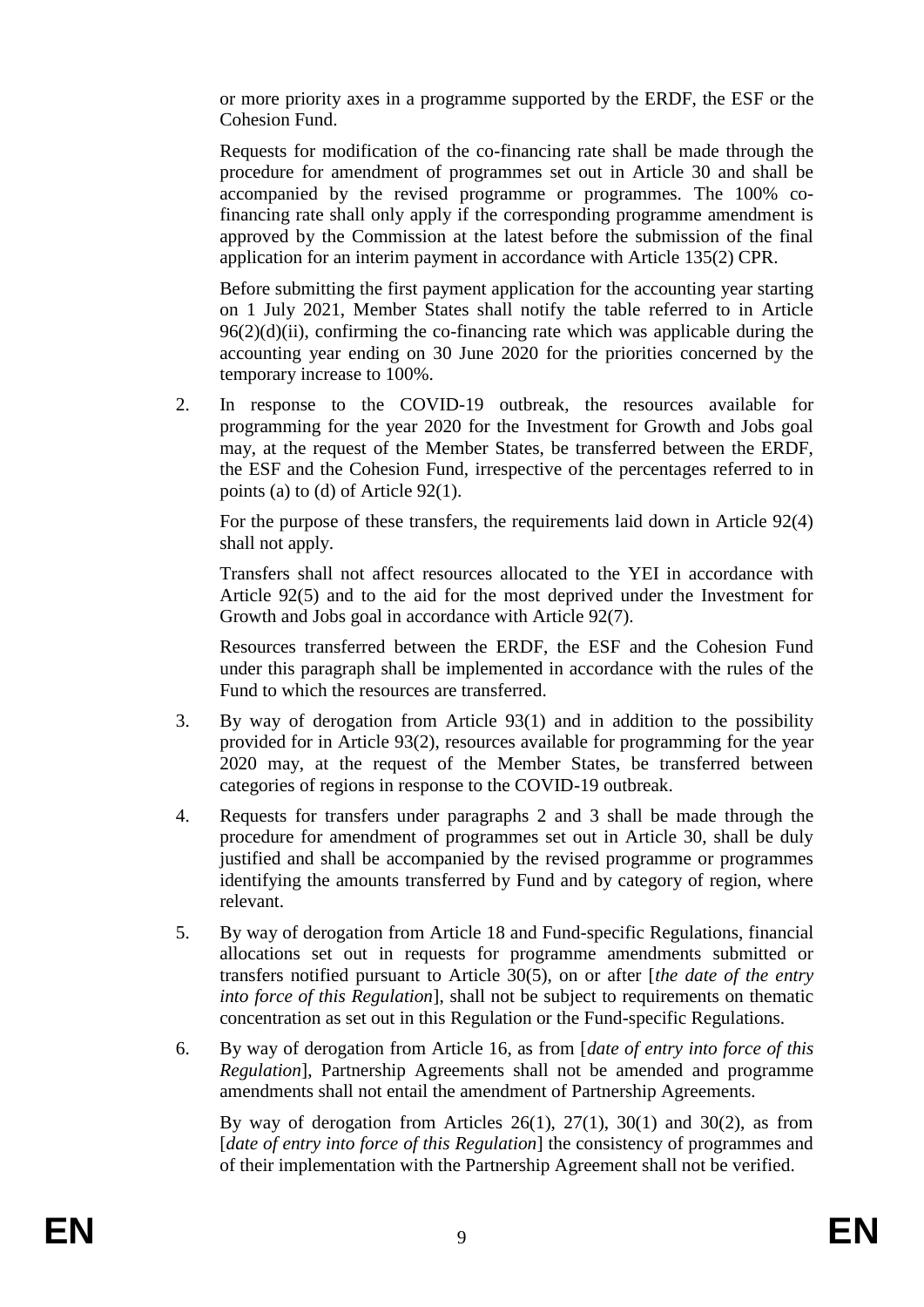7. For operations fostering crisis response capacities in the context of the COVID-19 outbreak as referred to in the second sub-paragraph of Article 65(10), Article 65(6) shall not apply.

By way of derogation from Article 125(3)(b), such operations may be selected for support by the ERDF or the ESF prior to the approval of the amended programme.

- 8. For the purposes of Article 87(1)(b), where the COVID-19 outbreak is invoked as a reason of *force majeure*, information on the amounts for which it has not been possible to make a payment application shall be provided at an aggregate level by priority for operations of total eligible costs of less than EUR 1 000 000.
- 9. The annual report on implementation of the programme referred to in Article 50(1) for the year 2019 shall be submitted by 30 September 2020 for all ESI Funds, by way of derogation from the deadlines set out in Fund-specific Regulations. The transmission of the summary report prepared by the Commission in 2020, in accordance with Article 53(1), may be postponed accordingly.
- 10. By way of derogation from Article  $37(2)(g)$ , no review or update of the ex-ante assessments shall be required where changes in financial instruments are necessary to provide an effective response to the COVID-19 outbreak.
- 11. Where financial instruments provide support in the form of working capital to SMEs pursuant to the second subparagraph of Article 37(4) [inserted by the CRII amendment], new or updated business plans or equivalent documents and evidence allowing verification that the support provided through the financial instruments was used for its intended purpose as part of the supporting documents shall not be required.

By way of derogation from Regulation (EU) No 1305/2013, such support may also be provided by the EAFRD under measures referred to in Regulation (EU) No 1305/2013 and relevant to the implementation of financial instruments. Such eligible expenditure shall not exceed EUR 200 000.

- 12. For the purposes of the second subparagraph of Article 127(1), the COVID-19 outbreak shall constitute a duly justified case that audit authorities may invoke based on their professional judgement to use a non-statistical sampling method for the accounting year starting on 1 July 2019 and ending on 30 June 2020.
- 13. For the purposes of application of Article 30(1)(f) of the Financial Regulation, the condition of appropriations being for the same objective shall not apply in respect of transfers under paragraphs 2 and 3.";
- (2) in Article 130, the following paragraph 3 is added:

"3. By way of derogation from paragraph 2, the contribution from the Funds or the EMFF through payments of the final balance for each priority per Fund and per category of regions in the final accounting year shall not exceed, by more than 10%, the contribution from the Funds or the EMFF for each priority per Fund and per category of regions as laid down in the decision of the Commission approving the operational programme.

The contribution from the Funds or the EMFF through payments of the final balance in the final accounting year shall not exceed the eligible public expenditure declared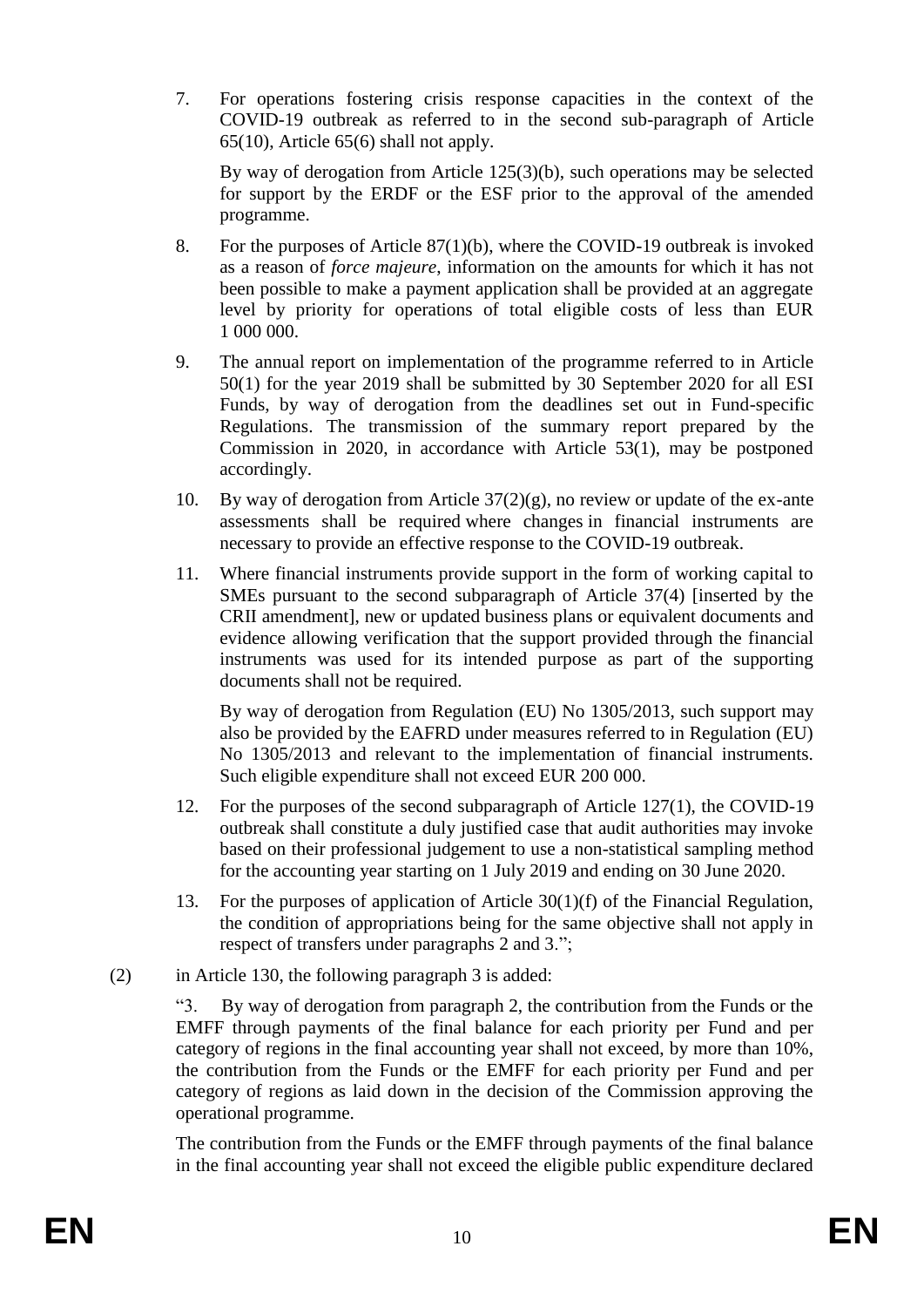and the contribution from each Fund and category of regions to each operational programme as laid down in the decision of the Commission approving the operational programme.".

### *Article 2*

## **Amendment to Regulation (EU) No 1301/2013**

Point (d) of Article 3(3) Regulation (EU) No 1301/2013 is replaced by the following:

"Undertakings in difficulty as defined in Union State aid rules; undertakings receiving support complying with the State aid Temporary Framework<sup>3</sup> or Commission Regulations (EU) No  $1407/2013^4$ , (EU) No  $1408/2013^5$  and (EU) No 717/2014<sup>6</sup> shall not be regarded as undertakings in difficulty for the purposes of this point.".

### *Article 3*

This Regulation shall enter into force on the day of its publication in the *Official Journal of the European Union*.

This Regulation shall be binding in its entirety and directly applicable in all Member States.

Done at Brussels,

*For the European Parliament For the Council The President The President*

 $\overline{\mathbf{3}}$  $\frac{3}{4}$  OJ C 91 I, 20.3.2020, p. 1.

<sup>4</sup> Commission Regulation (EU) No 1407/2013 of 18 December 2013 on the application of Articles 107 and 108 of the Treaty on the Functioning of the European Union to de minimis aid (OJ L 352, 24.12.2013, p. 1).

<sup>&</sup>lt;sup>5</sup> Commission Regulation (EU) No 1408/2013 of 18 December 2013 on the application of Articles 107 and 108 of the Treaty on the Functioning of the European Union to de minimis aid in the agriculture sector (OJ L 352, 24.12.2013 p. 9).

<sup>&</sup>lt;sup>6</sup> Commission Regulation (EU) No 717/2014 of 27 June 2014 on the application of Articles 107 and 108 of the Treaty on the Functioning of the European Union to de minimis aid in the fishery and aquaculture sector (OJ L 190, 28.6.2014, p. 45).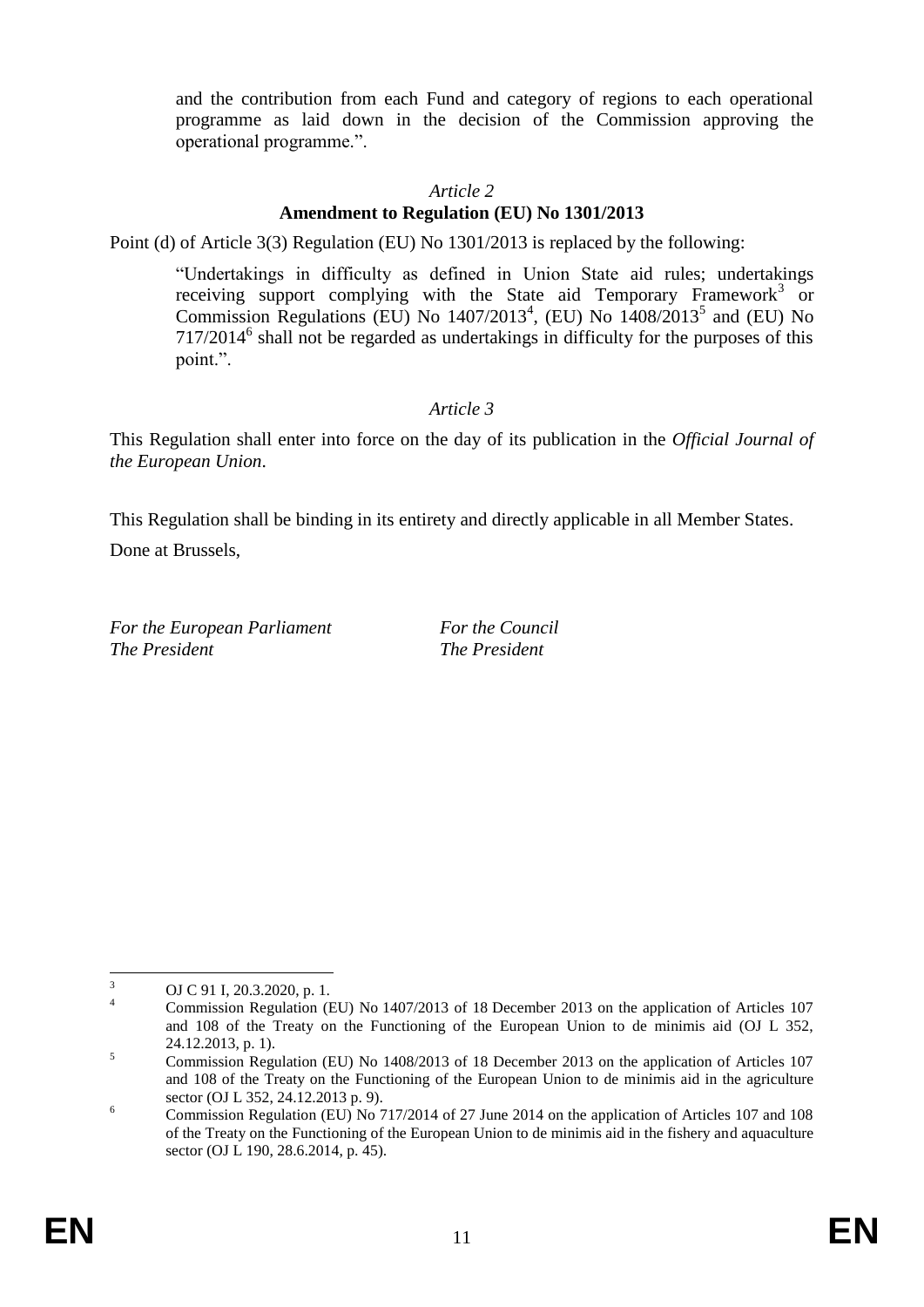## **LEGISLATIVE FINANCIAL STATEMENT**

## **1. FRAMEWORK OF THE PROPOSAL/INITIATIVE**

## **1.1. Title of the proposal/initiative**

### Proposal for a

REGULATION OF THE EUROPEAN PARLIAMENT AND OF THE COUNCIL

amending Regulation (EU) No 1303/2013 and Regulation (EU) No 1301/2013 as regards specific measures to provide exceptional flexibility for the use of European Structural and Investment Funds in response to the COVID-19 outbreak

## **1.2. Policy area(s) concerned in the ABM/ABB structure<sup>7</sup>**

4 Employment, Social affairs and Inclusion

13 Regional and Urban Policy

## **1.3. Nature of the proposal/initiative**

 $\Box$  The proposal/initiative relates to **a new action** 

 The proposal/initiative relates to **a new action following a pilot project/preparatory action<sup>8</sup>**

The proposal/initiative relates to **the extension of an existing action**

The proposal/initiative relates to **an action redirected towards a new action**

## **1.4. Objective(s)**

*1.4.1. The Commission's multiannual strategic objective(s) targeted by the proposal/initiative* 

N/A

*1.4.2. Specific objective(s) and ABM/ABB activity(ies) concerned* 

Specific objective No N/A ABM/ABB activity(ies) concerned N/A

*1.4.3. Expected result(s) and impact*

*Specify the effects which the proposal/initiative should have on the beneficiaries/groups targeted.*

N/A

 $\overline{7}$ ABM: activity-based management; ABB: activity-based budgeting.

As referred to in Article  $54(2)(a)$  or (b) of the Financial Regulation.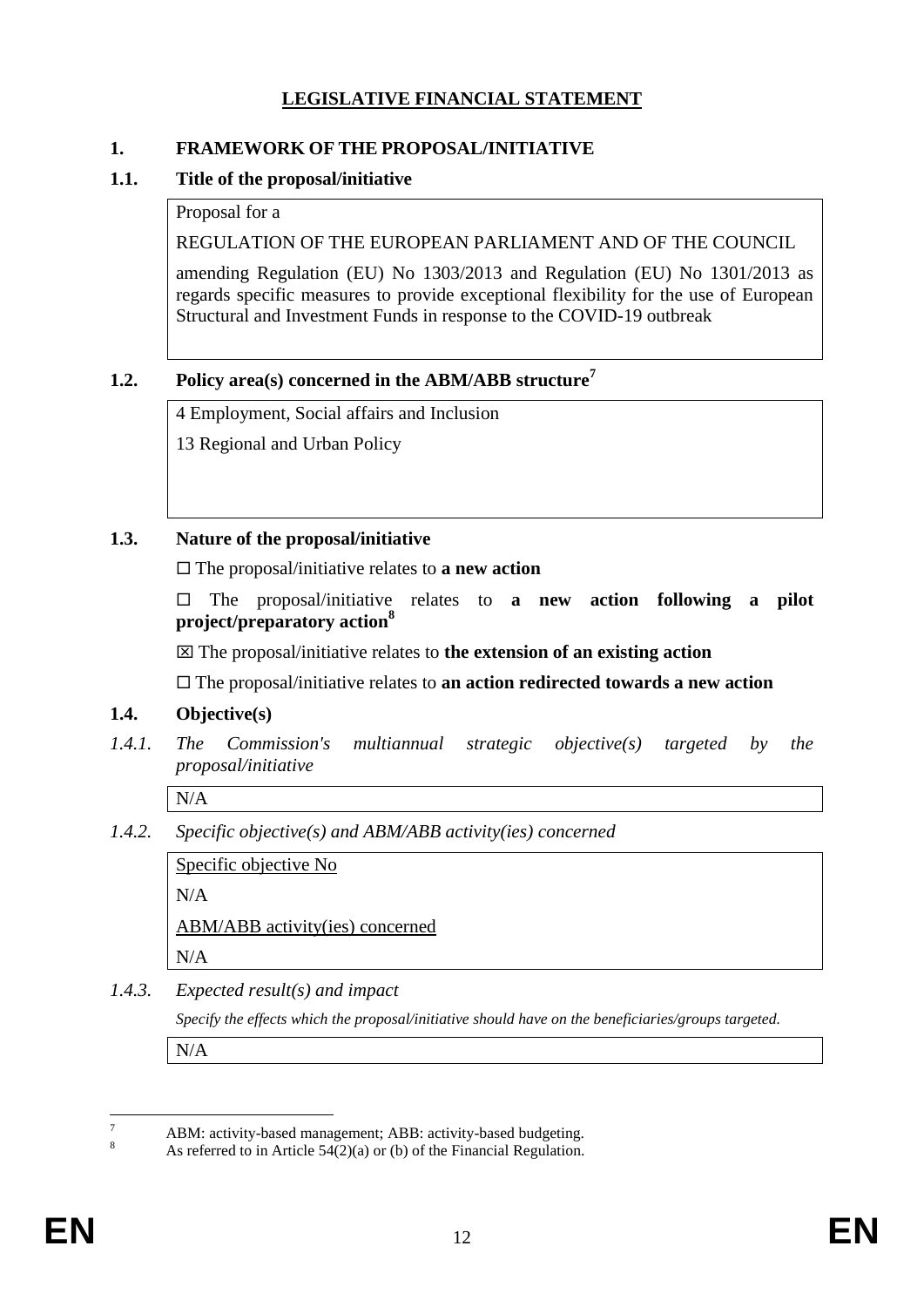#### *1.4.4. Indicators of results and impact*

*Specify the indicators for monitoring implementation of the proposal/initiative.*

N/A

### **1.5. Grounds for the proposal/initiative**

- *1.5.1. Requirement(s) to be met in the short or long term*  N/A
- *1.5.2. Added value of EU involvement*

N/A

*1.5.3. Lessons learned from similar experiences in the past*

N/A

*1.5.4. Compatibility and possible synergy with other appropriate instruments*

N/A

## **1.6. Duration and financial impact**

- □ Proposal/initiative of **limited duration**
- $\boxtimes$  Proposal/initiative in effect from 1/7/2020 to 30/6/2021
- $\boxtimes$  Financial impact in 2020 2025
- Proposal/initiative of **unlimited duration**
- Implementation with a start-up period from YYYY to YYYY,
- followed by full-scale operation.
- **1.7. Management mode(s) planned<sup>9</sup>**
	- **Direct management** by the Commission
	- $\Box$  by its departments, including by its staff in the Union delegations;
	- $\Box$  by the executive agencies
	- **Shared management** with the Member States
	- **Indirect management** by entrusting budget implementation tasks to:
	- $\Box$  third countries or the bodies they have designated;
	- $\Box$  international organisations and their agencies (to be specified);
	- $\Box$  the EIB and the European Investment Fund;
	- $\square$  bodies referred to in Articles 208 and 209 of the Financial Regulation;
	- $\Box$  public law bodies;
	- $\Box$  bodies governed by private law with a public service mission to the extent that they provide adequate financial guarantees;

 $\overline{Q}$ 

<sup>9</sup> Details of management modes and references to the Financial Regulation may be found on the BudgWeb site: [http://www.cc.cec/budg/man/budgmanag/budgmanag\\_en.html](http://www.cc.cec/budg/man/budgmanag/budgmanag_en.html)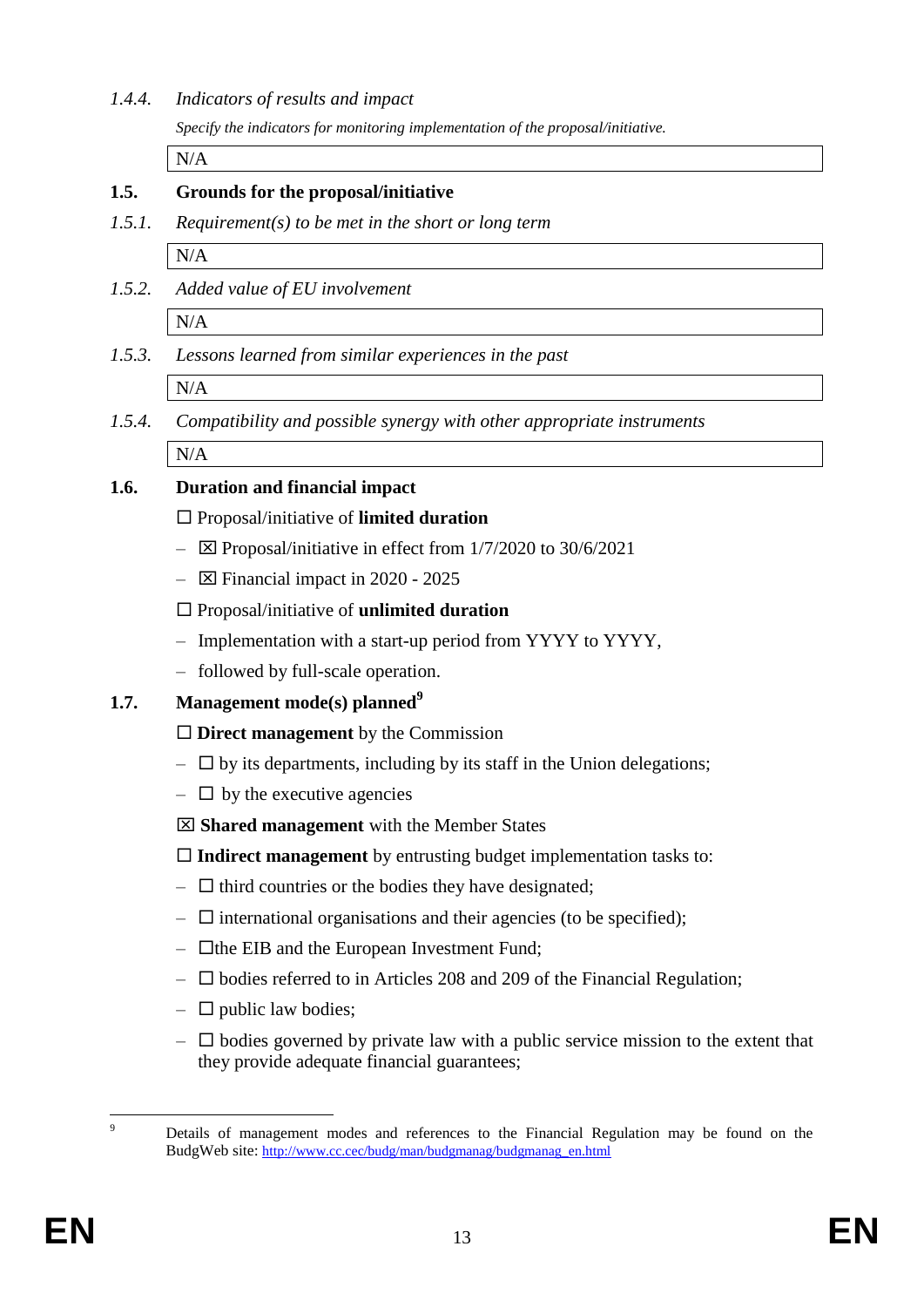- $\Box$  bodies governed by the private law of a Member State that are entrusted with the implementation of a public-private partnership and that provide adequate financial guarantees;
- $\Box$  persons entrusted with the implementation of specific actions in the CFSP pursuant to Title V of the TEU, and identified in the relevant basic act.
- *If more than one management mode is indicated, please provide details in the 'Comments' section.*

#### **Comments**

## **2. MANAGEMENT MEASURES**

#### **2.1. Monitoring and reporting rules**

*Specify frequency and conditions.*

N/A

#### **2.2. Management and control system**

*2.2.1. Risk(s) identified* 

N/A

### *2.2.2. Information concerning the internal control system set up*

N/A

### *2.2.3. Estimate of the costs and benefits of the controls and assessment of the expected level of risk of error*

N/A

#### **2.3. Measures to prevent fraud and irregularities**

*Specify existing or envisaged prevention and protection measures.*

N/A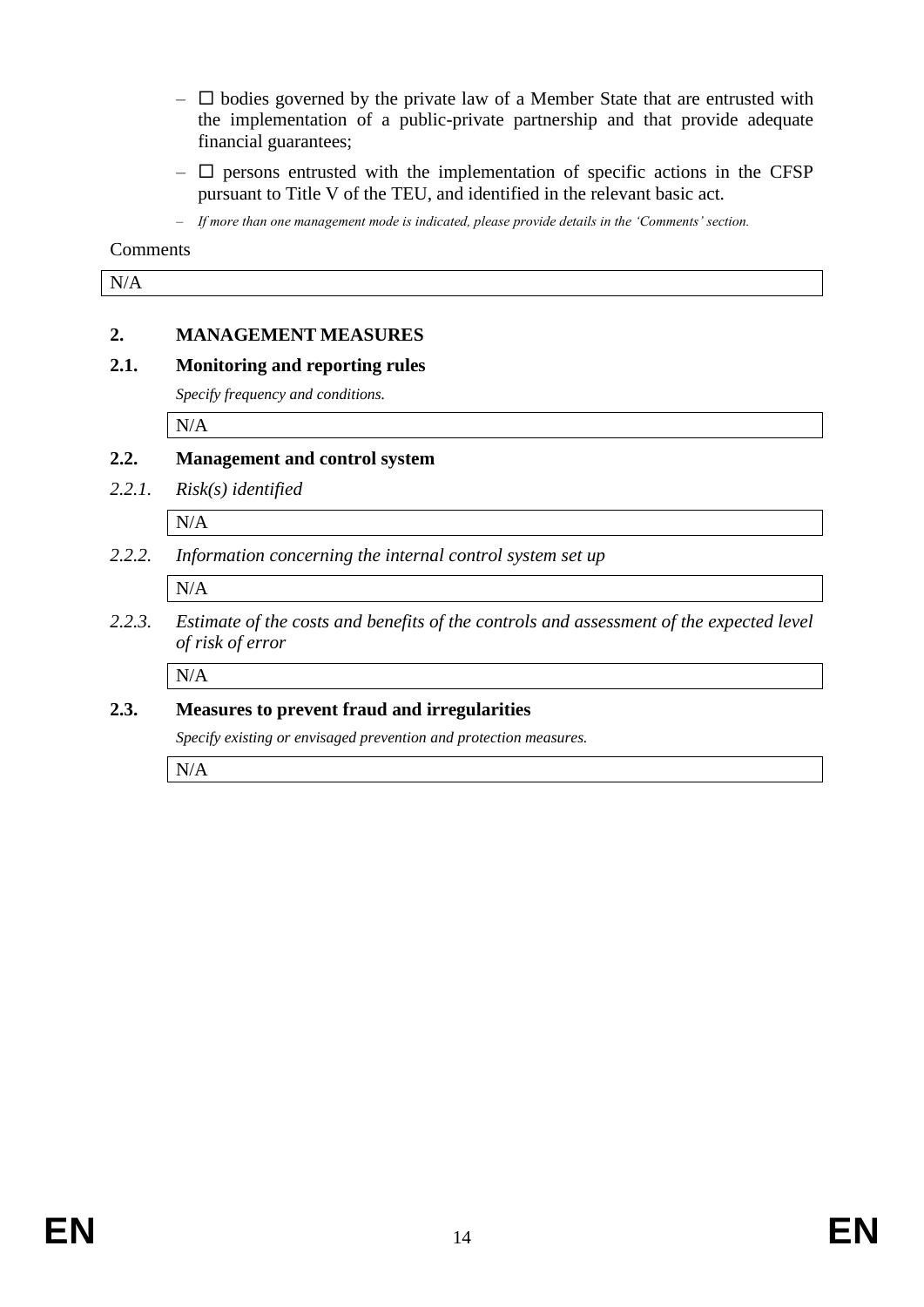## **3. ESTIMATED FINANCIAL IMPACT OF THE PROPOSAL/INITIATIVE**

### **3.1. Heading(s) of the multiannual financial framework and expenditure budget line(s) affected**

• Existing budget lines

In order of multiannual financial framework headings and budget lines.

|                                                                                                                                                                          | <b>Budget</b> line                                                               | Type of<br>expenditure   |                                        |                                              | Contribution            |                                                                                  |
|--------------------------------------------------------------------------------------------------------------------------------------------------------------------------|----------------------------------------------------------------------------------|--------------------------|----------------------------------------|----------------------------------------------|-------------------------|----------------------------------------------------------------------------------|
| Heading of<br>multiannual<br>financial<br>framework                                                                                                                      | Number<br>[Heading.<br>1                                                         | Diff./Non-<br>diff. $10$ | from<br><b>EFTA</b><br>countries<br>11 | from<br>candidate<br>countries <sup>12</sup> | from third<br>countries | within the<br>meaning of<br>Article $21(2)(b)$ of<br>the Financial<br>Regulation |
| 1 <sub>b</sub><br><b>Smart</b><br>and<br>Inclusiv<br>e<br>Growth:<br>European<br>Regional<br>Develop<br>ment<br>Fund, the<br>European<br>Social<br>Fund, the<br>Cohesion | Employment, social affairs and<br>4<br>inclusion<br>13 Regional and Urban Policy | Diff.                    | N <sub>O</sub>                         | N <sub>O</sub>                               | N <sub>O</sub>          | N <sub>O</sub>                                                                   |
| Fund                                                                                                                                                                     |                                                                                  |                          |                                        |                                              |                         |                                                                                  |

## • New budget lines requested

## *In order of multiannual financial framework headings and budget lines.*

|                                                     | Budget line                     | Type of<br>expenditure |                                  |                                | Contribution            |                                                                                  |
|-----------------------------------------------------|---------------------------------|------------------------|----------------------------------|--------------------------------|-------------------------|----------------------------------------------------------------------------------|
| Heading of<br>multiannual<br>financial<br>framework | Number<br>[Heading.<br>$\cdots$ | Diff./Non-<br>diff.    | from<br><b>EFTA</b><br>countries | from<br>candidate<br>countries | from third<br>countries | within the<br>meaning of<br>Article $21(2)(b)$ of<br>the Financial<br>Regulation |
|                                                     | [XX.YY.YY.YY]                   |                        | N <sub>O</sub>                   | <b>NO</b>                      | NO                      | N <sub>O</sub>                                                                   |

 $10\,$ <sup>10</sup> Diff. = Differentiated appropriations / Non-diff. = Non-differentiated appropriations.

<sup>&</sup>lt;sup>11</sup> EFTA: European Free Trade Association.<br>  $\frac{12}{2}$  Condidate countries and where englished

<sup>12</sup> Candidate countries and, where applicable, potential candidate countries from the Western Balkans.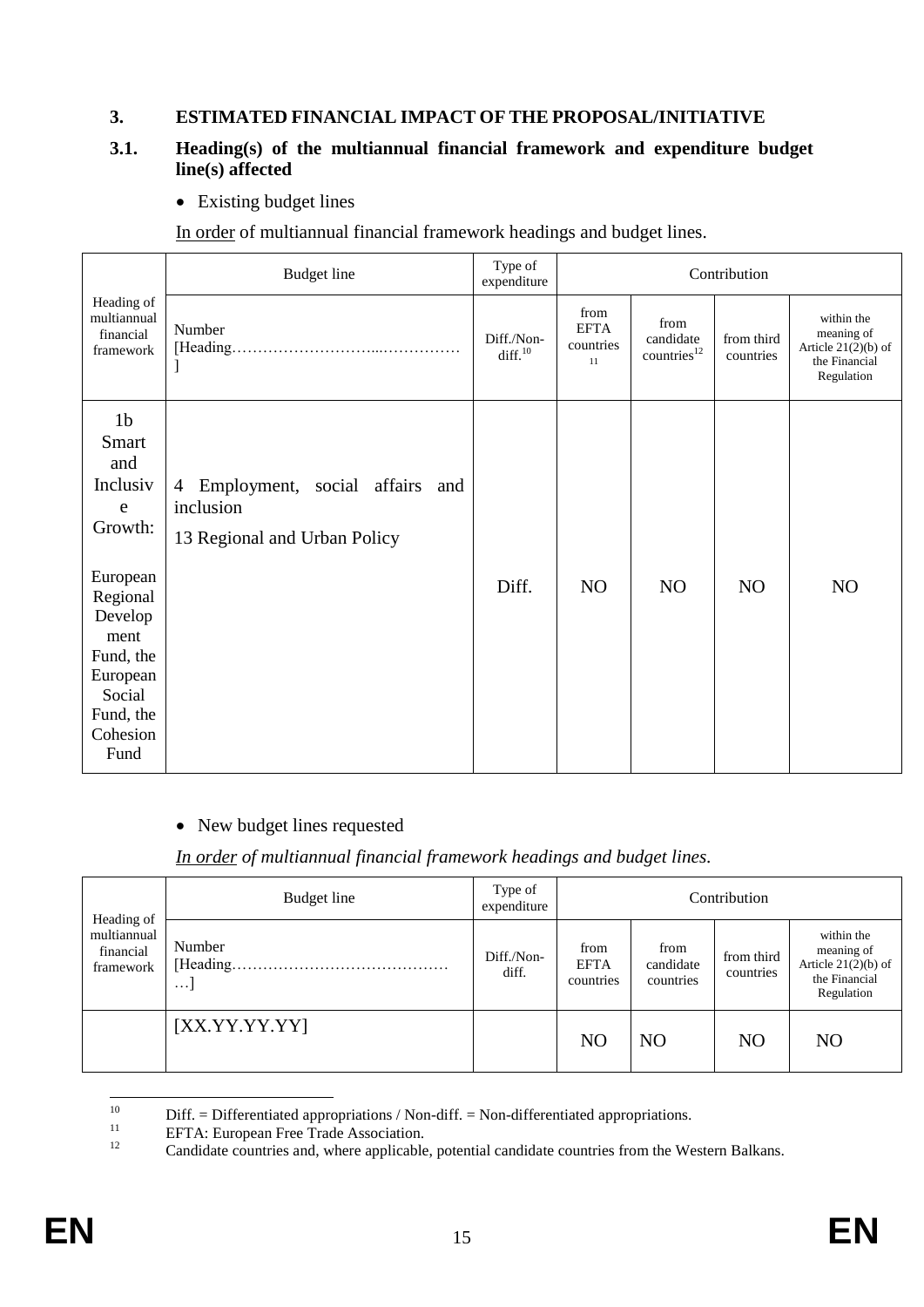## **3.2. Estimated impact on expenditure**

The proposed modification does not imply any changes in the Multiannual Financial Framework annual ceilings for commitments and payments as per Annex I to Regulation (EU) No 1311/2013.

The total annual breakdown of commitment appropriations for the European Regional Development Fund, the European Social Fund and the Cohesion Fund remains unchanged.

The proposal will result in a frontloading of payment appropriations for the accounting year starting on 1 July 2020 and ending on 30 June 2021, as estimated below.

*3.2.1. Summary of estimated impact on expenditure*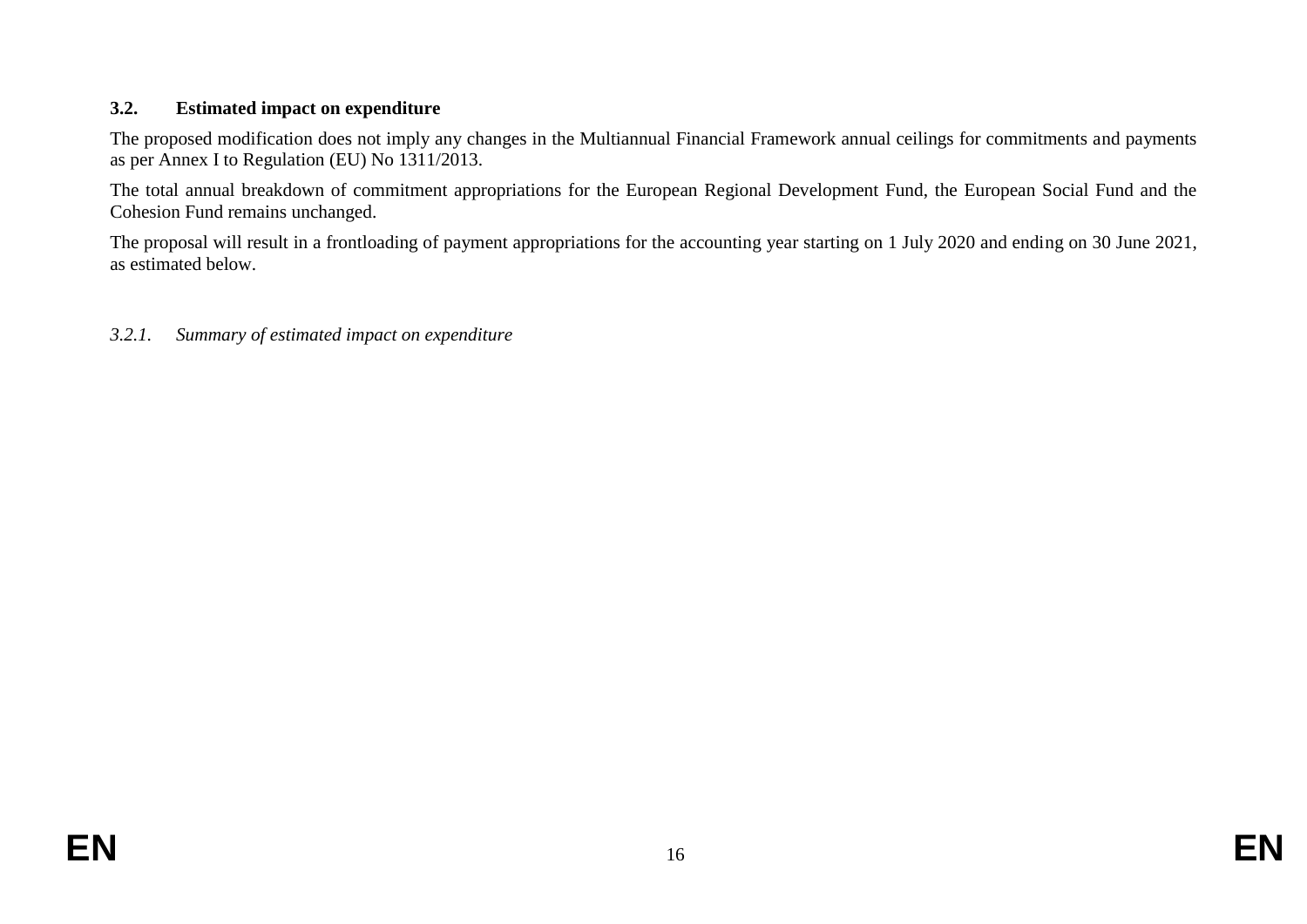| <b>Heading of</b><br>tinancial<br>. multiannuai '<br>$\sim$ WOL $\sim$ | - 7<br>Number<br>. . | and<br>Growth<br>smart<br>Inclusive |
|------------------------------------------------------------------------|----------------------|-------------------------------------|
|------------------------------------------------------------------------|----------------------|-------------------------------------|

| DG: EMPL, REGIO                                                                                                                                             |     | 2020      | 2021             | 2022  | 2023  | 2024  | 2025  | <b>TOTAL</b> |
|-------------------------------------------------------------------------------------------------------------------------------------------------------------|-----|-----------|------------------|-------|-------|-------|-------|--------------|
| • Operational appropriations                                                                                                                                |     |           |                  |       |       |       |       |              |
| 1b: Economic, social Commitments<br>and territorial cohesion<br>Regional<br>European<br>Development Fund, the<br>European Social Fund,<br>the Cohesion Fund | (1) | 0,00<br>0 | 0,00<br>$\theta$ | 0,000 | 0,000 | 0,000 | 0,000 | 0,000        |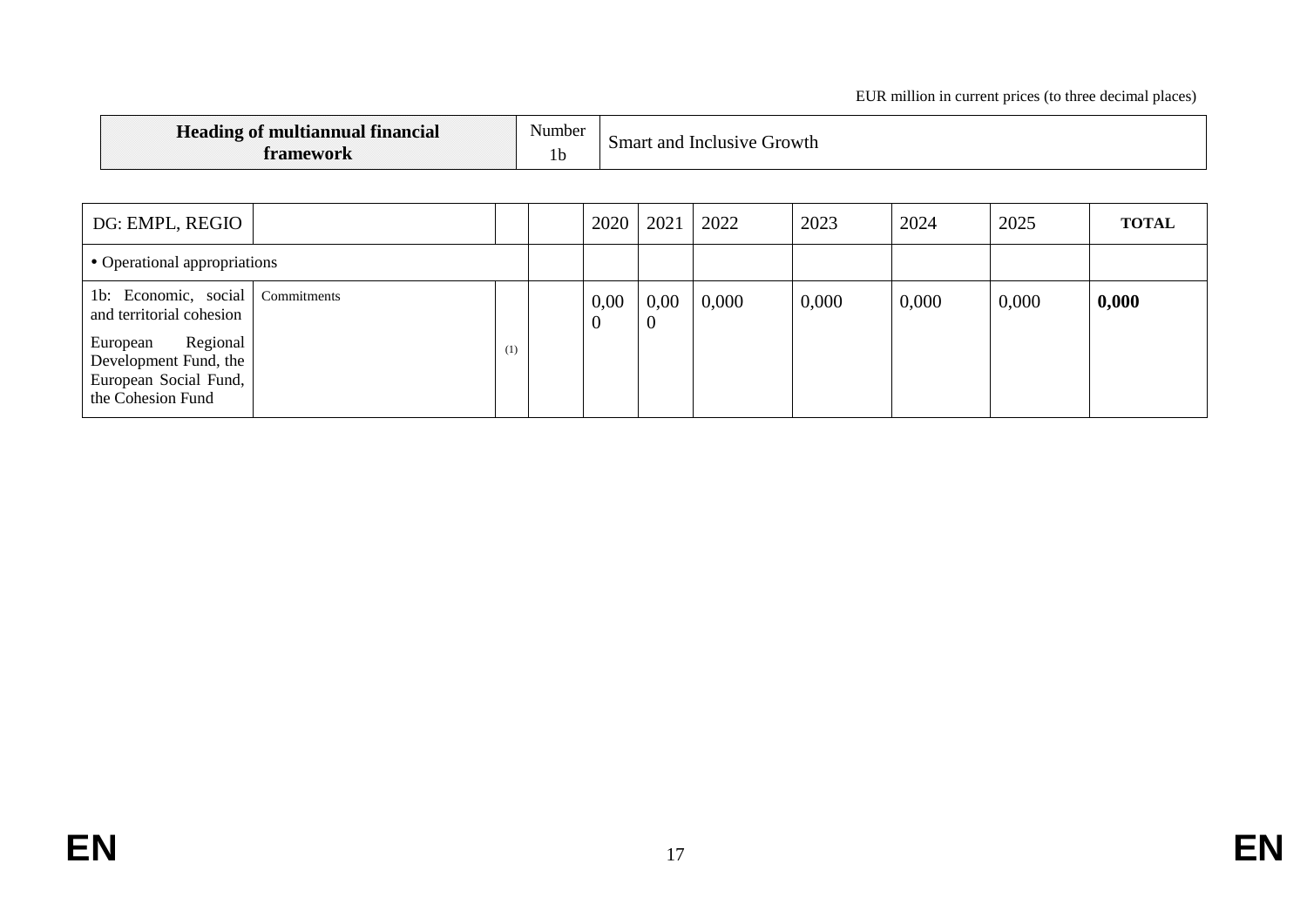|                                | Payments                                                                                                   | (2)                                                 | 8<br>500,<br>000         | 6<br>100,<br>000         | 0,000 | $-7300,000$ | $-7300,000$ | 0,000 | 0,000 |
|--------------------------------|------------------------------------------------------------------------------------------------------------|-----------------------------------------------------|--------------------------|--------------------------|-------|-------------|-------------|-------|-------|
|                                | Appropriations of an administrative nature financed from the envelope of specific programmes <sup>13</sup> |                                                     |                          |                          |       |             |             |       |       |
| N/A                            |                                                                                                            | (3)                                                 |                          |                          |       |             |             |       |       |
| <b>TOTAL</b><br>appropriations | Commitments                                                                                                | $=$<br>$+$<br>a<br>$+$<br>3                         | 0,00<br>$\boldsymbol{0}$ | 0,00<br>$\boldsymbol{0}$ | 0,000 | 0,000       | 0,000       | 0,000 | 0,000 |
| for DG EMPL,<br><b>REGIO</b>   | Payments                                                                                                   | $\equiv$<br>2<br>$\overline{2}$<br>a<br>$^{+}$<br>3 | 8<br>500,<br>000         | 6<br>100,<br>000         | 0,000 | $-7300,000$ | $-7300,000$ | 0,000 | 0,000 |

| $\bullet$ TOT $^{\star}$<br>TOTAL operational appropriations | :\ommitments |  |  | 0,00 | 0,00 | 0,000 | 0,000 | 0,000 | 0,000 | 0,000 |
|--------------------------------------------------------------|--------------|--|--|------|------|-------|-------|-------|-------|-------|
|--------------------------------------------------------------|--------------|--|--|------|------|-------|-------|-------|-------|-------|

 $13$ <sup>13</sup> Technical and/or administrative assistance and expenditure in support of the implementation of EU programmes and/or actions (former 'BA' lines), indirect research, direct research.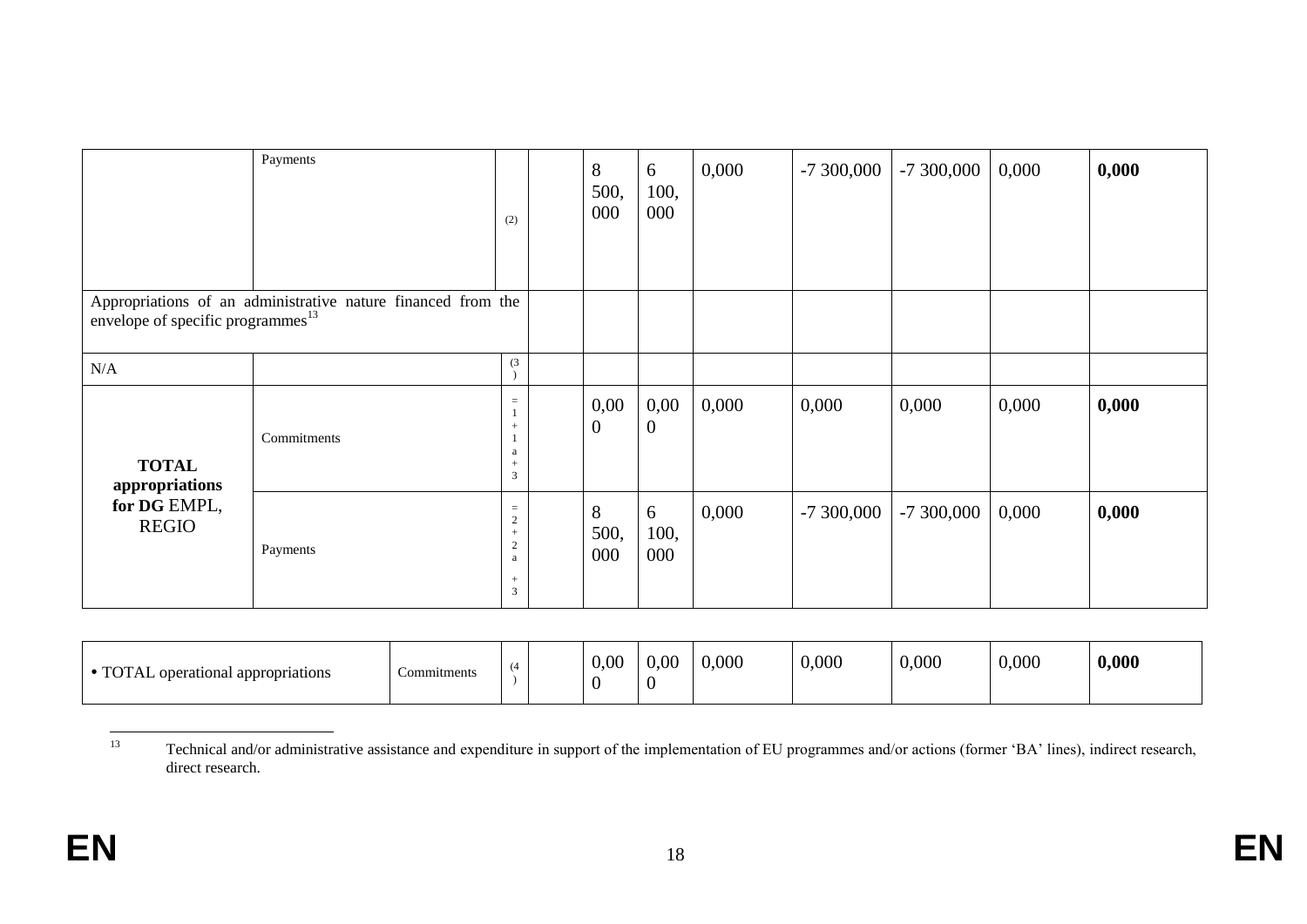|                                                                                                          | Payments    | (5)      | 8<br>500,<br>000 | 6<br>100,<br>000 | 0,000 | $-7300,000$ | $-7300,000$ | 0,000 | 0,000 |
|----------------------------------------------------------------------------------------------------------|-------------|----------|------------------|------------------|-------|-------------|-------------|-------|-------|
| • TOTAL appropriations of an administrative nature<br>financed from the envelope for specific programmes |             | (6)      |                  |                  |       |             |             |       |       |
| <b>TOTAL appropriations</b><br>under HEADING 1b<br>of the multiannual financial framework                | Commitments | $=$<br>6 | 0,00<br>0        | 0,00<br>v        | 0,000 | 0,000       | 0,000       | 0,000 | 0,000 |
|                                                                                                          | Payments    | $=$<br>6 | 8<br>500,<br>000 | 6<br>100,<br>000 | 0,000 | $-7300,000$ | $-7300,000$ | 0,000 | 0,000 |
|                                                                                                          |             |          |                  |                  |       |             |             |       |       |

#### **If more than one heading is affected by the proposal / initiative:**

| • TOTAL operational appropriations                                                                       | Commitments | (4)       |  |  |  |  |
|----------------------------------------------------------------------------------------------------------|-------------|-----------|--|--|--|--|
|                                                                                                          | Payments    | (5)       |  |  |  |  |
| • TOTAL appropriations of an administrative nature<br>financed from the envelope for specific programmes |             | (6)       |  |  |  |  |
| <b>TOTAL appropriations</b>                                                                              | Commitments | $=4+6$    |  |  |  |  |
| under HEADINGS 1 to 4<br>of the multiannual financial framework<br>(Reference amount)                    | Payments    | $= 5 + 6$ |  |  |  |  |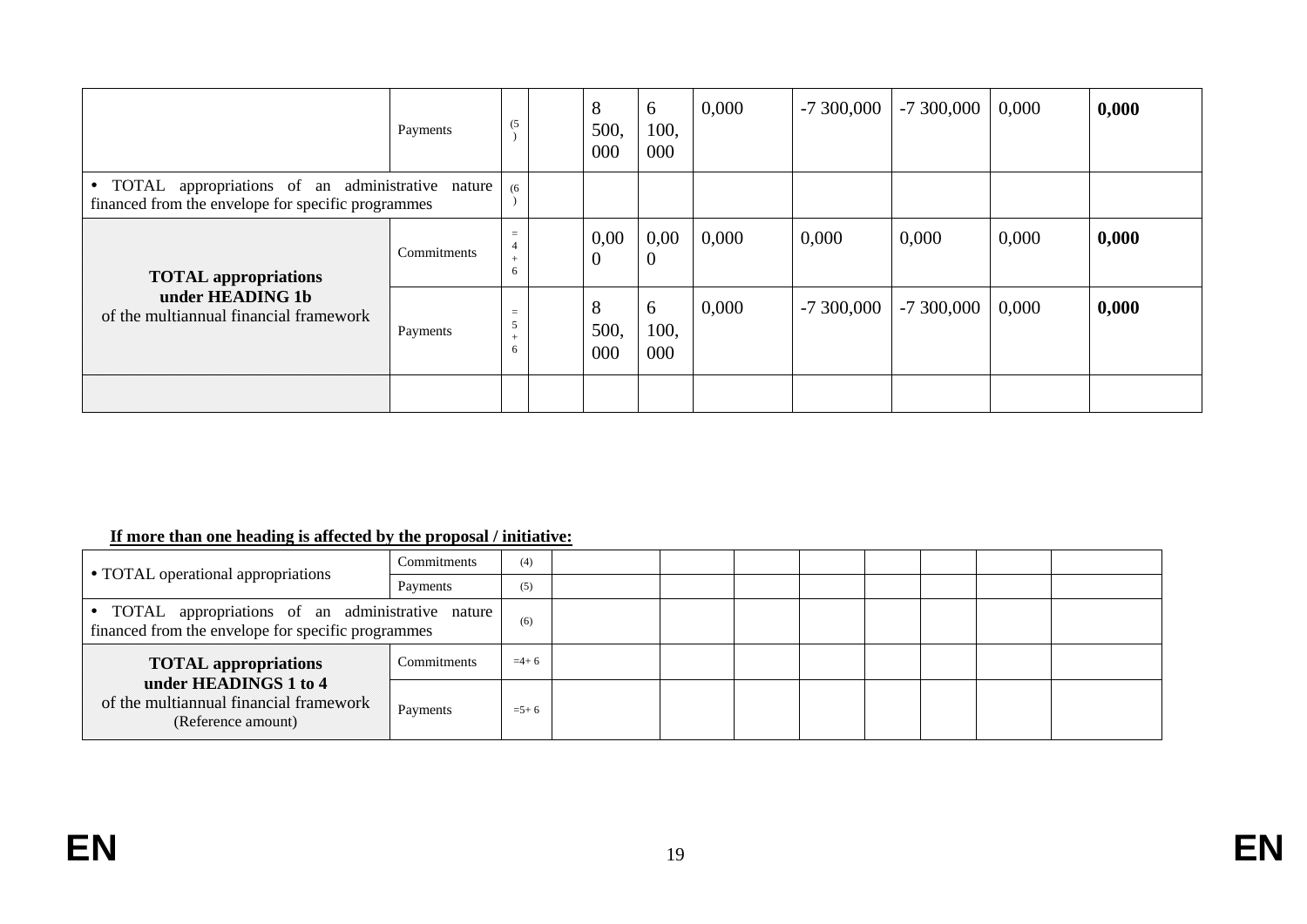| <b>Heading of multiannual financial</b><br>framework | 5              |           | 'Administrative expenditure' |               |               |                                                                                           |                                       |
|------------------------------------------------------|----------------|-----------|------------------------------|---------------|---------------|-------------------------------------------------------------------------------------------|---------------------------------------|
|                                                      |                |           |                              |               |               |                                                                                           | EUR million (to three decimal places) |
|                                                      |                | Year<br>N | Year<br>$N+1$                | Year<br>$N+2$ | Year<br>$N+3$ | Enter as many years as<br>necessary to show the duration<br>of the impact (see point 1.6) | <b>TOTAL</b>                          |
| $DG: \leq$ >                                         |                |           |                              |               |               |                                                                                           |                                       |
| • Human resources                                    |                |           |                              |               |               |                                                                                           |                                       |
| • Other administrative expenditure                   |                |           |                              |               |               |                                                                                           |                                       |
| <b>TOTAL DG <math>\leq</math>&gt;</b>                | Appropriations |           |                              |               |               |                                                                                           |                                       |

EUR million (to three decimal places)

|                                                                 |          | Year<br>$N^{14}$ | Year<br>$N+1$ | Year<br>$N+2$ | Year<br>$N+3$ | Enter as many years as<br>necessary to show the duration<br>of the impact (see point 1.6) | <b>TOTAL</b> |
|-----------------------------------------------------------------|----------|------------------|---------------|---------------|---------------|-------------------------------------------------------------------------------------------|--------------|
| Commitments<br><b>TOTAL appropriations</b>                      |          |                  |               |               |               |                                                                                           |              |
| under HEADINGS 1 to 5<br>of the multiannual financial framework | Payments |                  |               |               |               |                                                                                           |              |

 $14$ Year N is the year in which implementation of the proposal/initiative starts.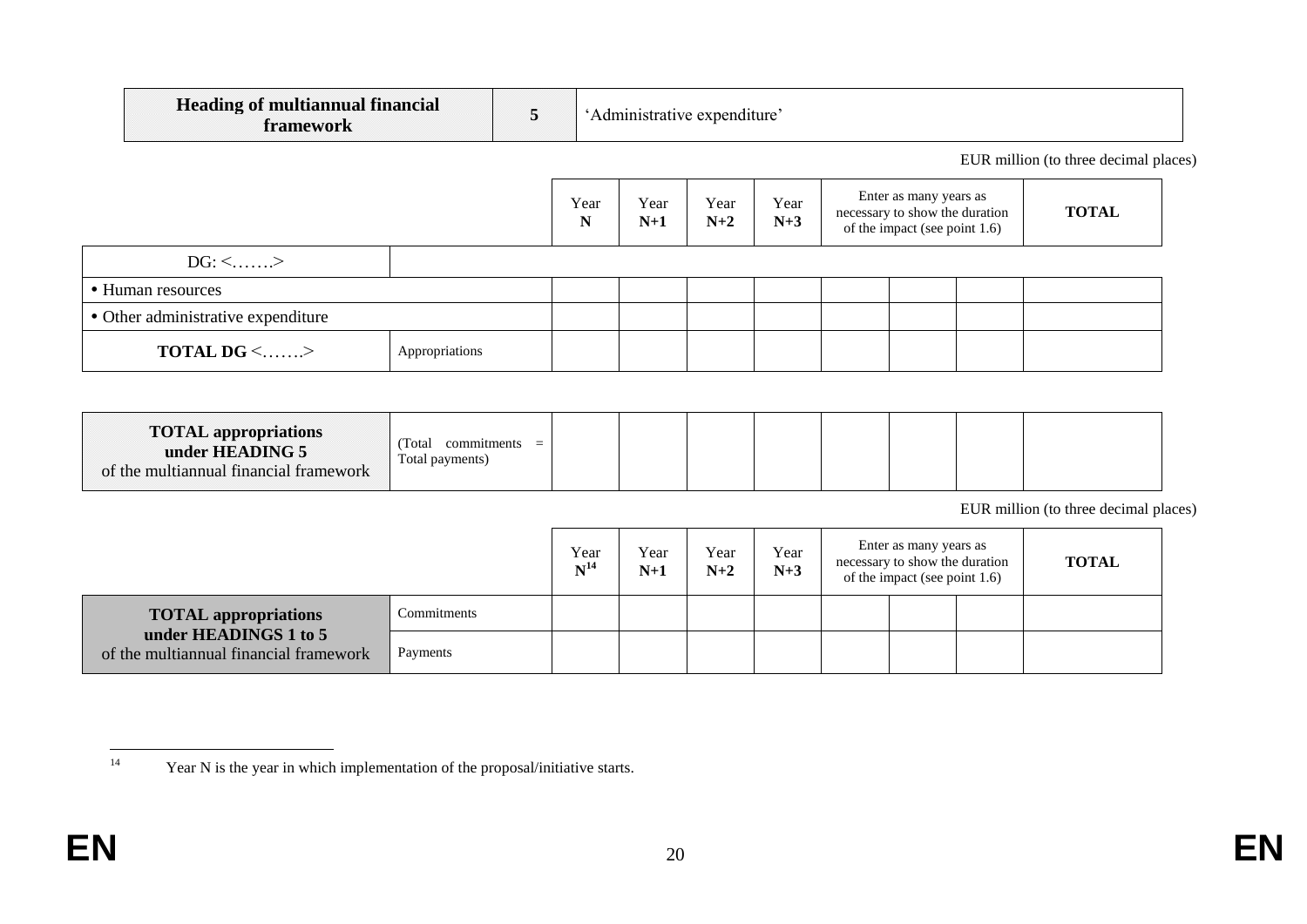## *3.2.2. Estimated impact on operational appropriations*

- $\Box$  The proposal/initiative does not require the use of operational appropriations
- $-\nabla$  The proposal/initiative requires the use of existing operational appropriations (no changes):

Commitment appropriations in EUR million (to three decimal places)

| Indicate                              |                    |                     |                           | Year<br>N |                                | Year<br>$N+1$ |                                     | Year<br>$N+2$ | Year<br>$N+3$         |                     |                    |      |                           | Enter as many years as necessary to show the<br>duration of the impact (see point 1.6) |                                |      |             | <b>TOTAL</b>  |
|---------------------------------------|--------------------|---------------------|---------------------------|-----------|--------------------------------|---------------|-------------------------------------|---------------|-----------------------|---------------------|--------------------|------|---------------------------|----------------------------------------------------------------------------------------|--------------------------------|------|-------------|---------------|
| objectives and<br>outputs             | <b>OUTPUTS</b>     |                     |                           |           |                                |               |                                     |               |                       |                     |                    |      |                           |                                                                                        |                                |      |             |               |
| ⇩                                     | Type <sup>15</sup> | Avera<br>ge<br>cost | $\mathsf{S}_{\mathsf{A}}$ | Cost      | $\stackrel{\circ}{\mathbf{Z}}$ | Cost          | $\stackrel{\mathtt{o}}{\mathsf{z}}$ | Cost          | $\mathop{\mathsf{S}}$ | $\mathop{\rm Cost}$ | $\rm _{N}^{\circ}$ | Cost | $\mathsf{S}_{\mathsf{A}}$ | Cost                                                                                   | $\stackrel{\circ}{\mathbf{Z}}$ | Cost | Total<br>No | Total<br>cost |
| SPECIFIC OBJECTIVE No 1 <sup>16</sup> |                    |                     |                           |           |                                |               |                                     |               |                       |                     |                    |      |                           |                                                                                        |                                |      |             |               |
| - Output                              |                    |                     |                           |           |                                |               |                                     |               |                       |                     |                    |      |                           |                                                                                        |                                |      |             |               |
| - Output                              |                    |                     |                           |           |                                |               |                                     |               |                       |                     |                    |      |                           |                                                                                        |                                |      |             |               |
| - Output                              |                    |                     |                           |           |                                |               |                                     |               |                       |                     |                    |      |                           |                                                                                        |                                |      |             |               |
| Subtotal for specific objective No 1  |                    |                     |                           |           |                                |               |                                     |               |                       |                     |                    |      |                           |                                                                                        |                                |      |             |               |
| SPECIFIC OBJECTIVE No 2               |                    |                     |                           |           |                                |               |                                     |               |                       |                     |                    |      |                           |                                                                                        |                                |      |             |               |
| - Output                              |                    |                     |                           |           |                                |               |                                     |               |                       |                     |                    |      |                           |                                                                                        |                                |      |             |               |
| Subtotal for specific objective No 2  |                    |                     |                           |           |                                |               |                                     |               |                       |                     |                    |      |                           |                                                                                        |                                |      |             |               |
|                                       | <b>TOTAL COST</b>  |                     |                           |           |                                |               |                                     |               |                       |                     |                    |      |                           |                                                                                        |                                |      |             |               |

 $15$ <sup>15</sup> Outputs are products and services to be supplied (e.g.: number of student exchanges financed, number of km of roads built, etc.).

As described in point 1.4.2. 'Specific objective(s)...'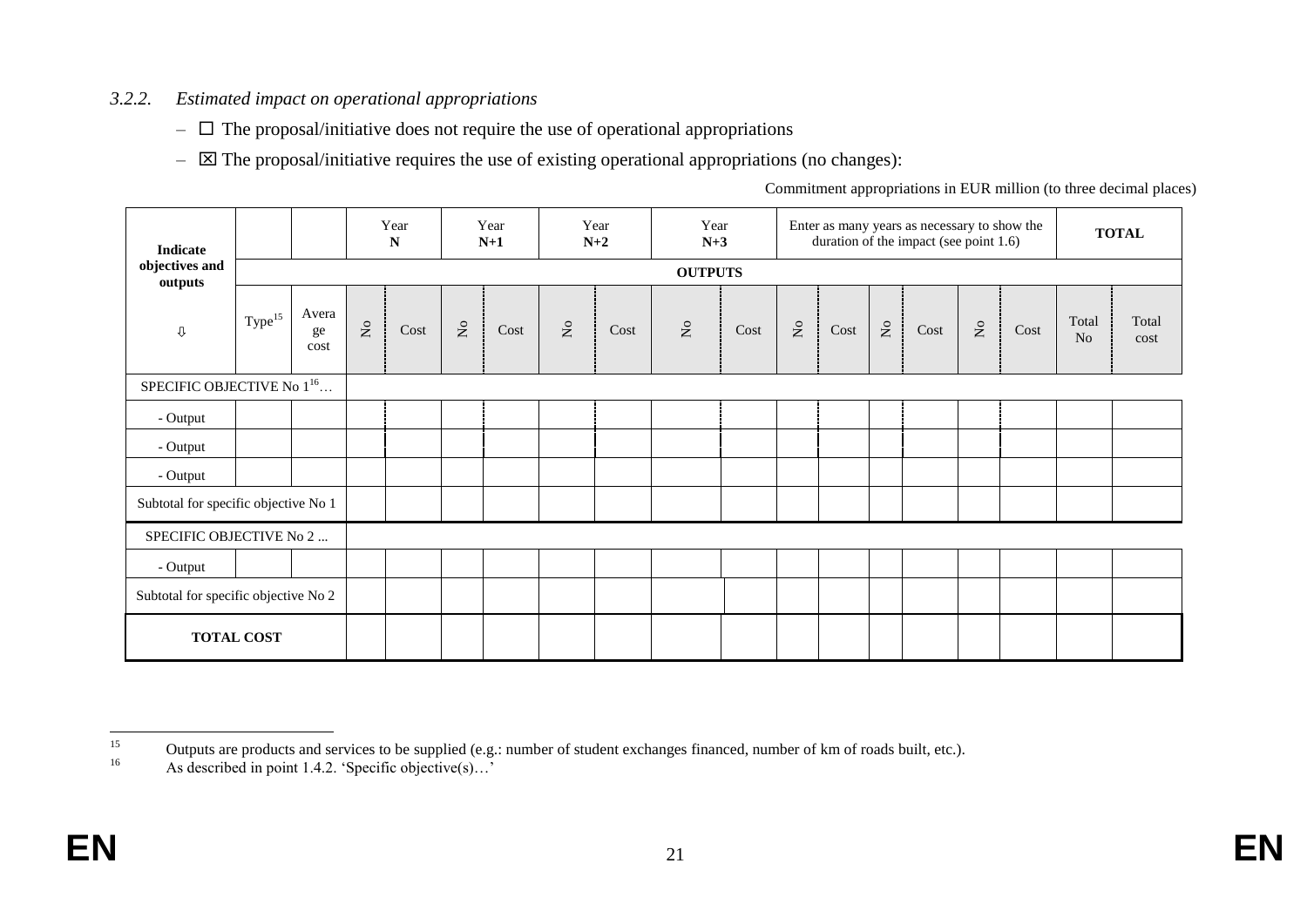### *3.2.3. Estimated impact on appropriations of an administrative nature*

- 3.2.3.1. Summary
	- $\boxtimes$  The proposal/initiative does not require the use of appropriations of an administrative nature
	- $\Box$  The proposal/initiative requires the use of appropriations of an administrative nature, as explained below:

EUR million (to three decimal places)

| $ -$<br>$\mathbf{v}$ | Year<br>Y ear<br> | . .<br>∩ear<br>14 T 4 | Year<br>$N+3$ | Enter as many years as necessary to show the<br>duration of the impact (see point $1.6$ ) | <b>TOTAL</b> |
|----------------------|-------------------|-----------------------|---------------|-------------------------------------------------------------------------------------------|--------------|
|----------------------|-------------------|-----------------------|---------------|-------------------------------------------------------------------------------------------|--------------|

| <b>HEADING 5</b><br>of the multiannual<br>financial framework          |  |  |  |  |
|------------------------------------------------------------------------|--|--|--|--|
| Human resources                                                        |  |  |  |  |
| Other administrative<br>expenditure                                    |  |  |  |  |
| <b>Subtotal HEADING 5</b><br>of the multiannual<br>financial framework |  |  |  |  |

| Outside HEADING 5 <sup>18</sup><br>of the multiannual<br>financial framework |  |  |  |  |
|------------------------------------------------------------------------------|--|--|--|--|
| Human resources                                                              |  |  |  |  |
| Other expenditure<br>of an administrative<br>nature                          |  |  |  |  |
| Subtotal<br>outside HEADING 5<br>of the multiannual<br>financial framework   |  |  |  |  |

| <b>TOTAL</b> |  |  |  |  |
|--------------|--|--|--|--|
|              |  |  |  |  |
|              |  |  |  |  |
|              |  |  |  |  |

The appropriations required for human resources and other expenditure of an administrative nature will be met by appropriations from the DG that are already assigned to management of the action and/or have been redeployed within the DG, together if necessary with any additional allocation which may be granted to the managing DG under the annual allocation procedure and in the light of budgetary constraints.

<sup>17</sup> <sup>17</sup> Year N is the year in which implementation of the proposal/initiative starts.<br>Technical and/or edministrative assistance and expenditure in support

<sup>18</sup> Technical and/or administrative assistance and expenditure in support of the implementation of EU programmes and/or actions (former 'BA' lines), indirect research, direct research.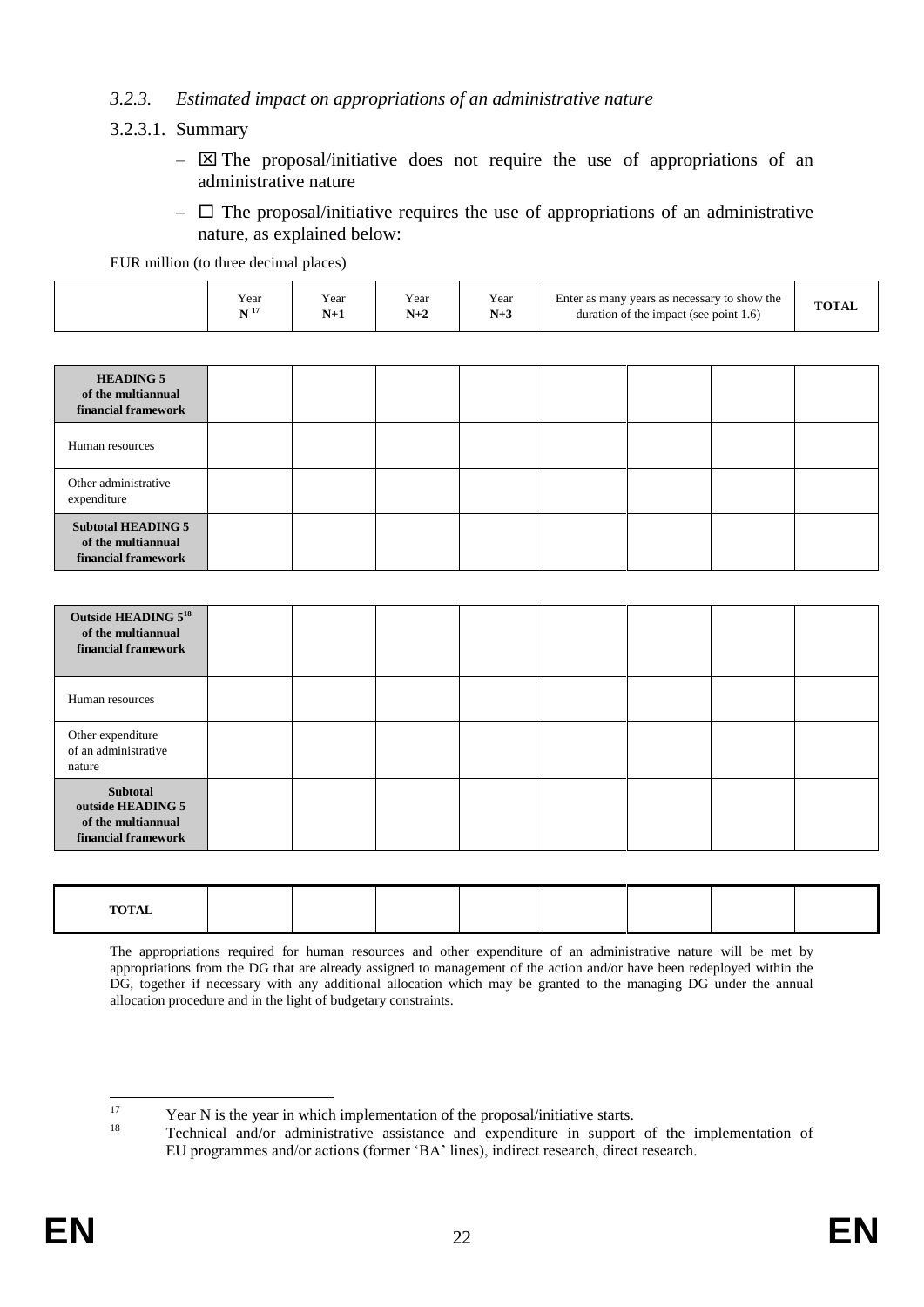### 3.2.3.2. Estimated requirements of human resources

- $\boxtimes$  The proposal/initiative does not require the use of human resources.
- $\Box$  The proposal/initiative requires the use of human resources, as explained below:

|                                                                              |                   |  | Year<br>$N+1$ | Year $N+2$ | Ye<br>ar<br>$N+$<br>$\overline{\mathbf{3}}$ |  | Enter<br>as<br>many<br>years<br>as<br>necessa<br>ry to<br>show<br>the<br>duratio<br>n of the<br>impact<br>(see<br>point<br>1.6) |  |
|------------------------------------------------------------------------------|-------------------|--|---------------|------------|---------------------------------------------|--|---------------------------------------------------------------------------------------------------------------------------------|--|
| · Establishment plan posts (officials and temporary staff)                   |                   |  |               |            |                                             |  |                                                                                                                                 |  |
| XX 01 01 01 (Headquarters and Commission's<br>Representation Offices)        |                   |  |               |            |                                             |  |                                                                                                                                 |  |
| XX 01 01 02 (Delegations)                                                    |                   |  |               |            |                                             |  |                                                                                                                                 |  |
| XX 01 05 01 (Indirect research)                                              |                   |  |               |            |                                             |  |                                                                                                                                 |  |
| 10 01 05 01 (Direct research)                                                |                   |  |               |            |                                             |  |                                                                                                                                 |  |
| $\bullet$ External staff (in Full Time Equivalent unit: $\mathrm{FTE})^{19}$ |                   |  |               |            |                                             |  |                                                                                                                                 |  |
| XX 01 02 01 (AC, END, INT from the 'global<br>envelope')                     |                   |  |               |            |                                             |  |                                                                                                                                 |  |
| XX 01 02 02 (AC, AL, END, INT and JED in the<br>delegations)                 |                   |  |               |            |                                             |  |                                                                                                                                 |  |
| $\mathbf{XX}$ 01 04 yy $^{20}$                                               | - at Headquarters |  |               |            |                                             |  |                                                                                                                                 |  |
|                                                                              | - in Delegations  |  |               |            |                                             |  |                                                                                                                                 |  |
| XX 01 05 02 (AC, END, INT - Indirect research)                               |                   |  |               |            |                                             |  |                                                                                                                                 |  |
| 10 01 05 02 (AC, END, INT - Direct research)                                 |                   |  |               |            |                                             |  |                                                                                                                                 |  |
| Other budget lines (specify)                                                 |                   |  |               |            |                                             |  |                                                                                                                                 |  |
| <b>TOTAL</b>                                                                 |                   |  |               |            |                                             |  |                                                                                                                                 |  |

*Estimate to be expressed in full time equivalent units*

**XX** is the policy area or budget title concerned.

The human resources required will be met by staff from the DG who are already assigned to management of the action and/or have been redeployed within the DG, together if necessary with any additional allocation which may be granted to the managing DG under the annual allocation procedure and in the light of budgetary constraints.

Description of tasks to be carried out:

| Officials and temporary staff |  |
|-------------------------------|--|
| External staff                |  |

<sup>19</sup> AC= Contract Staff; AL = Local Staff; END= Seconded National Expert; INT = agency staff; JED= Junior Experts in Delegations.

<sup>&</sup>lt;sup>20</sup> Sub-ceiling for external staff covered by operational appropriations (former 'BA' lines).